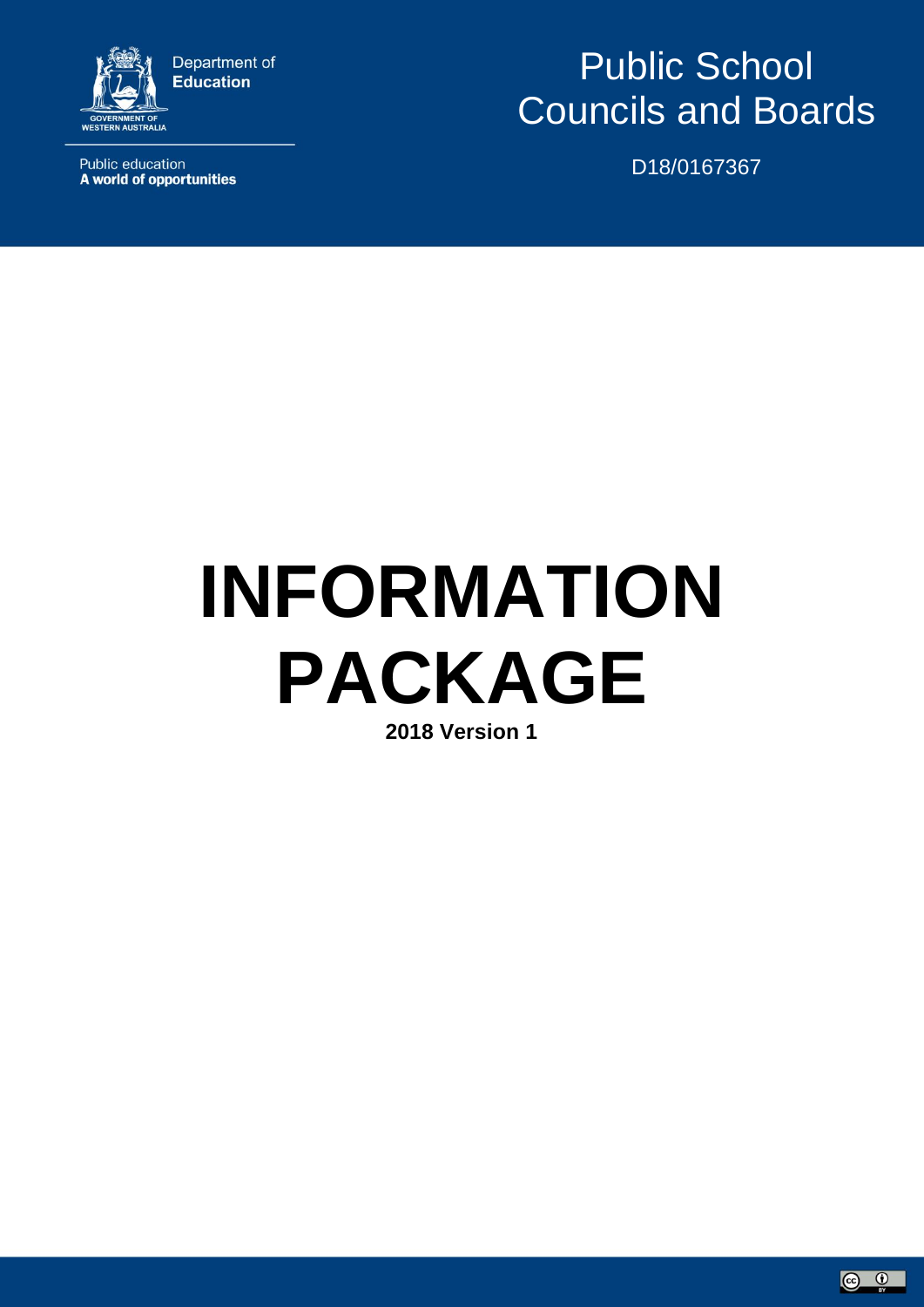# **ROLES AND RESPONSIBILITIES OF SCHOOL COUNCILS/BOARDS**

The functions of councils/boards are prescribed by the *School Education Act 1999* and the *School Education Regulations 2000* as follows: 1

#### **Take part in:**

- establishing and reviewing from time to time, the school's objectives, priorities and general policy directions;<sup>2</sup>
- planning financial arrangements necessary to fund those objectives, priorities and directions;<sup>345</sup>
- evaluating the school's performance in achieving those objectives, priorities and directions:<sup>6</sup>
- formulating codes of conduct for students at the school; $^7$  and
- take part in the selection of, but not the appointment of, the school principal or any other member of the teaching staff if prior approval is given by the Regional Executive Director.<sup>8</sup>

#### **Approve:**

- a charge or contribution determined by the principal for the provision of materials, services and facilities:<sup>9</sup>
- the costs determined by the principal to be paid for participation in an extra cost optional component of the school's educational program;<sup>10</sup>
- the items determined by the principal to be supplied by a student for the student's personal use in the school's educational program;<sup>11</sup> and
- an agreement or arrangement for advertising or sponsorship in relation to a government school.<sup>12</sup>

 $\overline{1}$ <sup>1</sup> The Director General (or delegate) may approve additional functions for a council/board. Section 129 of the *[School Education Act 1999.](https://www.slp.wa.gov.au/legislation/statutes.nsf/law_a1960.html)* \* The Director General's delegates are the Deputy Director General, Schools (for all public schools); and Regional Executive Directors (only for schools in their region).

<sup>2</sup> Section 128(a)(i) of the *[School Education Act 1999](https://www.slp.wa.gov.au/legislation/statutes.nsf/law_a1960.html)* and the Department of Education *[School](http://www.det.wa.edu.au/policies/detcms/policy-planning-and-accountability/policies-framework/policies/school-improvement-and-accountability.en?cat-id=3457062)  [Improvement and Accountability policy](http://www.det.wa.edu.au/policies/detcms/policy-planning-and-accountability/policies-framework/policies/school-improvement-and-accountability.en?cat-id=3457062)* (section 4.3) and *[School Improvement and](http://www.det.wa.edu.au/policies/detcms/policy-planning-and-accountability/policies-framework/guidelines/school-improvement-and-accountability-framework.en?cat-id=3457062)* 

*[Accountability Framework](http://www.det.wa.edu.au/policies/detcms/policy-planning-and-accountability/policies-framework/guidelines/school-improvement-and-accountability-framework.en?cat-id=3457062)*. 3 The principal submits the school's budget and any major revision to the budget which has an impact on the original programs and priorities to the council/board for noting. Section 128(a)(ii) of the *[School Education Act 1999](file:///C:/Users/E2038132/AppData/Local/Microsoft/Windows/INetCache/Content.Outlook/61INEATY/School%20Education%20Act%201999)* and Department of Education *[Financial](http://det.wa.edu.au/finance/detcms/navigation/assigned-category-asset.jsp?assignedCategoryID=1142849)  [Management in Schools Finance and](http://det.wa.edu.au/finance/detcms/navigation/assigned-category-asset.jsp?assignedCategoryID=1142849) Accounting* manual (V2.1 5.4(f)(i).

 $4$  Where the balance of a reserve account is no longer required or is more than required, the surplus amount should be re-allocated to other areas in need following noting by the school board/council. See Department of Education *[Financial Management in Schools Finance and](http://det.wa.edu.au/finance/detcms/navigation/assigned-category-asset.jsp?assignedCategoryID=1142849)  [Accounting](http://det.wa.edu.au/finance/detcms/navigation/assigned-category-asset.jsp?assignedCategoryID=1142849)* manual (V2.1 6.4).

 $5$  Principals provide relevant financial reports to the council/board. See Department of Education *[Financial Management in Schools Finance and Accounting](http://det.wa.edu.au/finance/detcms/navigation/assigned-category-asset.jsp?assignedCategoryID=1142849)* manual (V2.1 11.3(d)). <sup>6</sup> Section 128(a)(iii) of the *[School Education Act 1999](https://www.slp.wa.gov.au/legislation/statutes.nsf/law_a1960.html)*

<sup>7</sup> Section 128(c) of the *[School Education Act 1999](https://www.slp.wa.gov.au/legislation/statutes.nsf/law_a1960.html)*

<sup>&</sup>lt;sup>8</sup> Participation in selection processes by a representative of the council/board is restricted to positions determined through local selection and will not include vacancies filled through the central transfer or placement process or the redeployment process regulated by the *Public Sector Management (Redeployment and Redundancy) Regulations 1994*. Section 129(2) of the *[School Education Act 1999](https://www.slp.wa.gov.au/legislation/statutes.nsf/law_a1960.html)*

<sup>9</sup> Section 99(4) of the *[School Education Act 1999](https://www.slp.wa.gov.au/legislation/statutes.nsf/law_a1960.html)*

<sup>10</sup> Section 100(3) of the *[School Education Act 1999](https://www.slp.wa.gov.au/legislation/statutes.nsf/law_a1960.html)*

<sup>11</sup> Section 108(2) of the *[School Education Act 1999](https://www.slp.wa.gov.au/legislation/statutes.nsf/law_a1960.html)*

<sup>12</sup> Section 216(5) of the *[School Education Act 1999](https://www.slp.wa.gov.au/legislation/statutes.nsf/law_a1960.html)*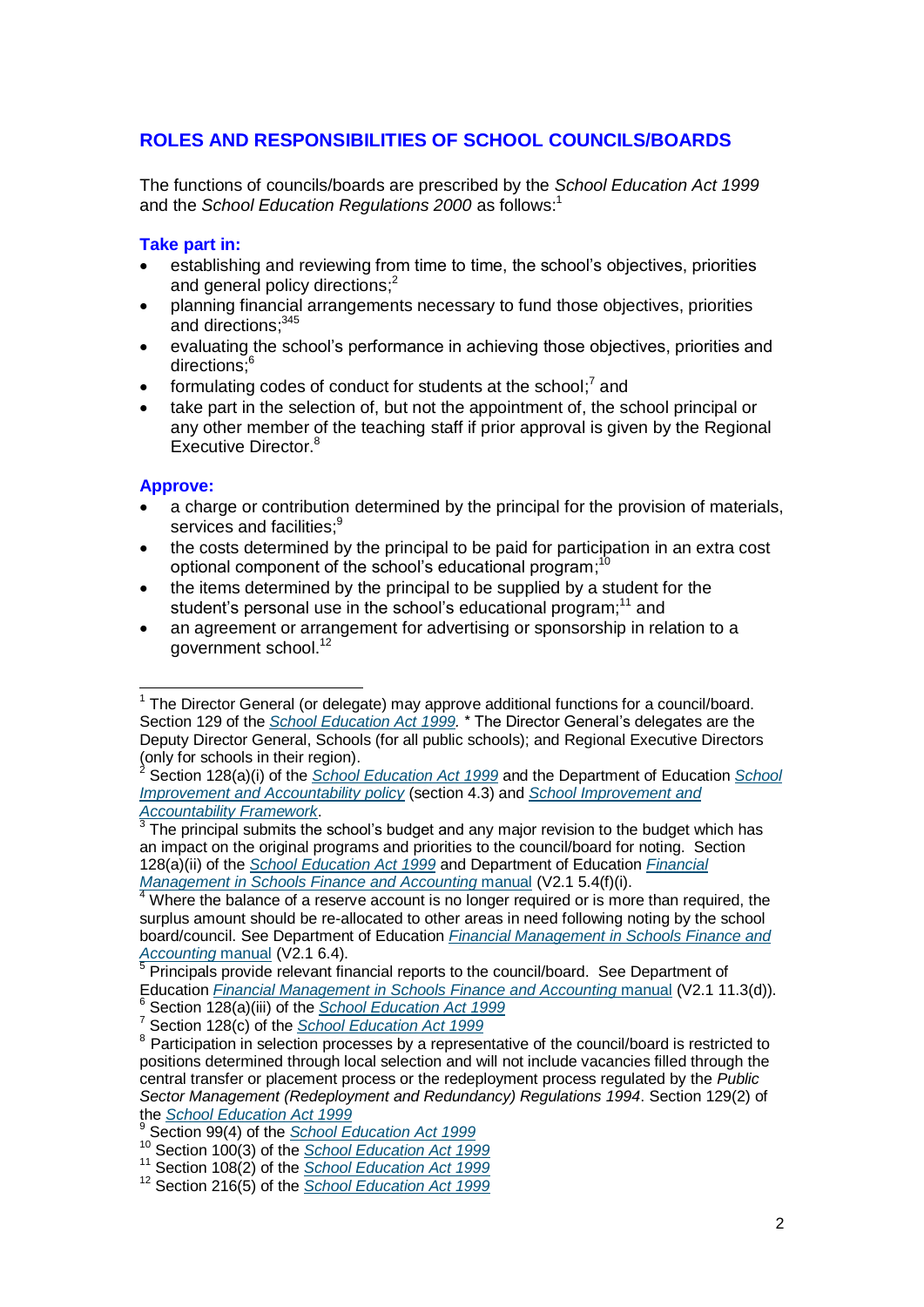#### **Determine:**

 in consultation with students, their parents and staff of the school, a dress code for students when they are attending or representing the school.<sup>13</sup>

#### **Provide advice to the principal of the school:**

- on a general policy concerning the use in school activities of prayers, songs and material based on religious, spiritual or moral values being used in a school activity as part of religious education;<sup>14</sup> and
- on allowing time for the special religious education of students in the school, up to a total of 40 hours in a year.<sup>15</sup>

#### **Promote:**

 $\bullet$  the school in the community.<sup>16</sup>

A school's Funding Agreement (with Schedules) is noted by the school council/board chair.<sup>1</sup>

#### *Incorporated councils/boards*

*Incorporated councils/boards may also undertake additional functions with the approval of the Deputy Director General, Schools:*

- *obtain funds for the benefit of the school;<sup>18</sup>*
- *employ persons other than a person referred to in section 235(1) of the [School](https://www.slp.wa.gov.au/legislation/statutes.nsf/law_a1960.html)  [Education Act 1999;](https://www.slp.wa.gov.au/legislation/statutes.nsf/law_a1960.html) 19*
- *manage or operate facilities at the school,<sup>20</sup> such as:*
	- *a canteen;*
	- *a swimming pool;*
	- *residential accommodation for students; and*
	- *a school farm or horticultural centre.*

Incorporated councils/boards may:

- obtain funds (for example, through fundraising) for the benefit of the school: $21$ and
- purchase property for the use of the school.<sup>22</sup>

Incorporated councils/boards may not borrow money. 23

#### **For advice on incorporation:**

<sup>-</sup><sup>13</sup> Section 128(d) of the *[School Education Act 1999](https://www.slp.wa.gov.au/legislation/statutes.nsf/law_a1960.html)*

<sup>14</sup> Section 70 of the *[School Education Act 1999](https://www.slp.wa.gov.au/legislation/statutes.nsf/law_a1960.html)*

<sup>15</sup> Section 69(2) of the *[School Education Act 1999](https://www.slp.wa.gov.au/legislation/statutes.nsf/law_a1960.html)*

<sup>16</sup> Section 128(b) of the *[School Education Act 1999](https://www.slp.wa.gov.au/legislation/statutes.nsf/law_a1960.html)*

<sup>17</sup> Department of Education *Funding Agreement for Schools*

<sup>18</sup> Regulation 113(a) of the *[School Education Regulations 2000](https://www.slp.wa.gov.au/legislation/statutes.nsf/main_mrtitle_2033_homepage.html)*

<sup>19</sup> Regulation 113(b) of the *[School Education Regulations 2000](https://www.slp.wa.gov.au/legislation/statutes.nsf/main_mrtitle_2033_homepage.html)*

<sup>20</sup> Regulation 113(c) of the *[School Education Regulations 2000](https://www.slp.wa.gov.au/legislation/statutes.nsf/main_mrtitle_2033_homepage.html)*

<sup>21</sup> Regulation 113(a) of the *[School Education Regulations 2000](https://www.slp.wa.gov.au/legislation/statutes.nsf/main_mrtitle_2033_homepage.html)*

<sup>22</sup> Section 131 of the *[School Education Act 1999](https://www.slp.wa.gov.au/legislation/statutes.nsf/law_a1960.html)* - any property acquired is vested in the Minister for Education

<sup>23</sup> Department of Education's *Councils and Boards [in Public Schools policy and](http://www.det.wa.edu.au/policies/detcms/policy-planning-and-accountability/policies-framework/policies/school-councils-policy.en?cat-id=3458015) procedures*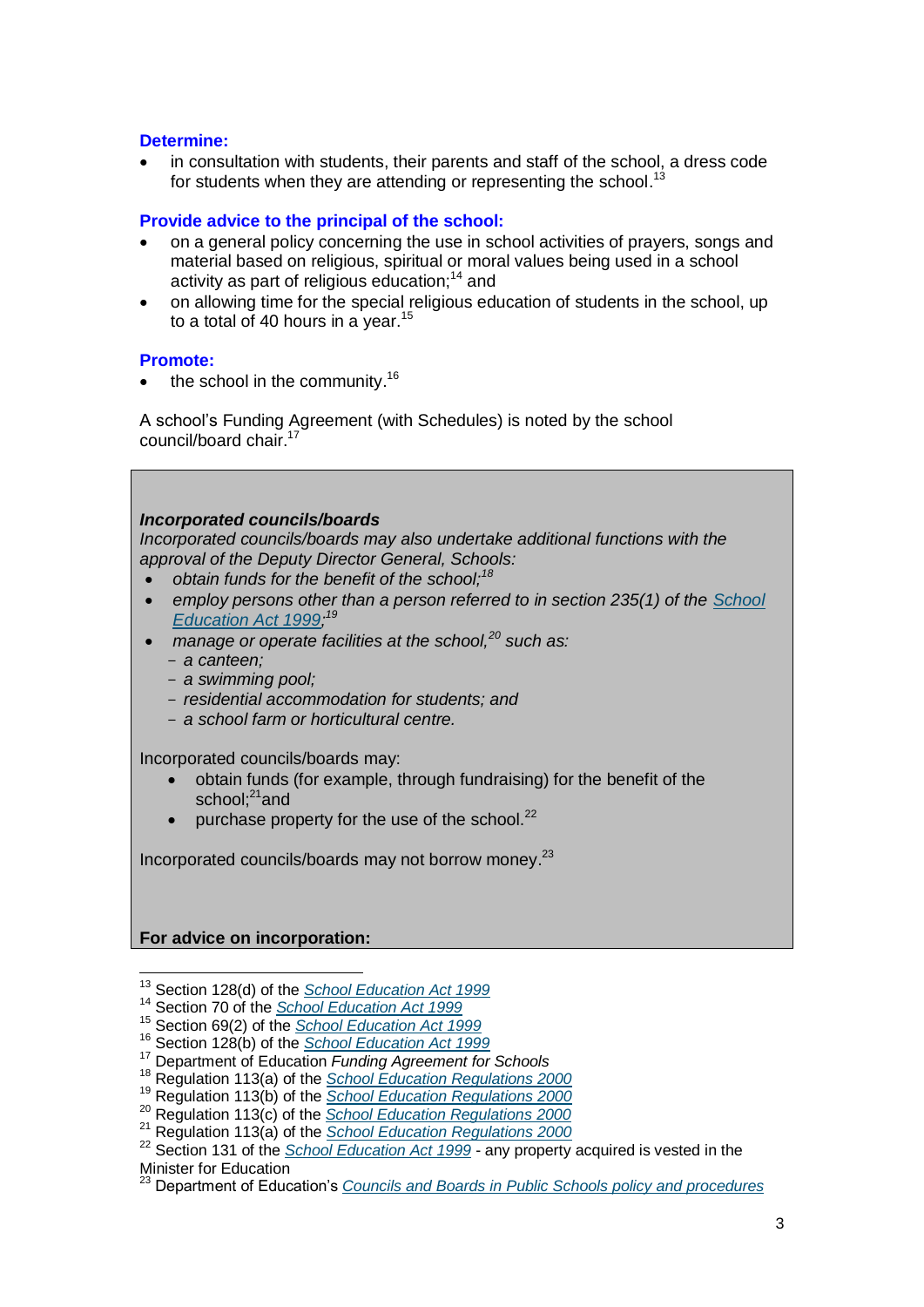*Associations Branch Department of Mines, Industry and Regulation Website: [https://www.commerce.wa.gov.au/consumer-protection/charities-and](https://www.commerce.wa.gov.au/consumer-protection/charities-and-associations)[associations](https://www.commerce.wa.gov.au/consumer-protection/charities-and-associations) Phone: 1300 304 074 or 6552 9300*

Innovation and Governance Unit *Department of Education Phone: 9264 5077*

#### **The responsibilities of a council/board are to:**

- comply with the council/board's terms of reference (constitution for incorporated bodies), the Department of Education's *School [Councils and Boards](http://www.det.wa.edu.au/policies/detcms/policy-planning-and-accountability/policies-framework/policies/school-councils-policy.en?cat-id=3458015) policy and [procedures](http://www.det.wa.edu.au/policies/detcms/policy-planning-and-accountability/policies-framework/policies/school-councils-policy.en?cat-id=3458015)*, the *[School Education Act 1999](https://www.slp.wa.gov.au/legislation/statutes.nsf/law_a1960.html)* and the *School Education [Regulations 2000](https://www.slp.wa.gov.au/legislation/statutes.nsf/main_mrtitle_2033_homepage.html)*;
- liaise with other groups/committees associated with the school e.g. the Parents and Citizens' Association;
- hold an annual public meeting at least once in every calendar year that is open to the public. An annual report will be presented at the meeting to advise the school community of the performance of the council/board in the last year;<sup>24</sup>
- hold at least two  $(2)$  meetings per year;<sup>25</sup> and
- hold meetings that are generally open to the public.<sup>26</sup>

#### *Incorporated councils/boards*

Incorporated councils/boards must also comply with the requirements of the *[Associations Incorporation Act 2015](https://www.slp.wa.gov.au/legislation/statutes.nsf/law_a147082.html) and [Associations Incorporation Regulations](https://www.slp.wa.gov.au/legislation/statutes.nsf/law_s48051.html)  [2016](https://www.slp.wa.gov.au/legislation/statutes.nsf/law_s48051.html)*.

#### **A council/board does not:**

- manage the day to day running of the school (for example, staff management, and student assignment to classes);
- discuss individual issues relating to teachers, staff, students or parents;
- represent specific interest groups, or permit special interests to dominate the agenda of the council/board;
- intervene in the control or management of the school; $27$
- $\bullet$  intervene in the educational instruction of students;<sup>28</sup>
- borrow money<sup>29</sup> or obtain funds<sup> $\wedge^{30}$ </sup>
- purchase property; $\wedge^{31}$
- exercise authority over teaching staff or other persons employed at the school: $32$ or
- performance manage the principal or any other Department of Education employee.<sup>33</sup>

#### *Incorporated councils/boards* ^ Incorporated councils/boards may:

<sup>26</sup> Regulation 115(3) of the *[School Education Regulations 2000](https://www.slp.wa.gov.au/legislation/statutes.nsf/main_mrtitle_2033_homepage.html)*

 $\overline{a}$ <sup>24</sup> Regulation 117 of the *[School Education Regulations 2000](https://www.slp.wa.gov.au/legislation/statutes.nsf/main_mrtitle_2033_homepage.html)*

<sup>&</sup>lt;sup>25</sup> School Compliance Program, Schools Resourcing and Support, Department of Education

<sup>27</sup> Section 132(a) of the *[School Education Act 1999](https://www.slp.wa.gov.au/legislation/statutes.nsf/law_a1960.html)*

<sup>28</sup> Section 132(b) of the *[School Education Act 1999](https://www.slp.wa.gov.au/legislation/statutes.nsf/law_a1960.html)*

<sup>29</sup> Department of Education's *Councils and Boards [in Public Schools policy](http://www.det.wa.edu.au/policies/detcms/policy-planning-and-accountability/policies-framework/policies/school-councils-policy.en?cat-id=3458015) and procedures*

<sup>30</sup> Regulation 113 of the *[School Education Regulations 2000](https://www.slp.wa.gov.au/legislation/statutes.nsf/main_mrtitle_2033_homepage.html)*

<sup>31</sup> Section 131 of the *[School Education Act 1999](https://www.slp.wa.gov.au/legislation/statutes.nsf/law_a1960.html)*

<sup>32</sup> Section 132(c) of the *[School Education Act 1999](https://www.slp.wa.gov.au/legislation/statutes.nsf/law_a1960.html)*

<sup>33</sup> Section 132(c) of the *[School Education Act 1999](https://www.slp.wa.gov.au/legislation/statutes.nsf/law_a1960.html)*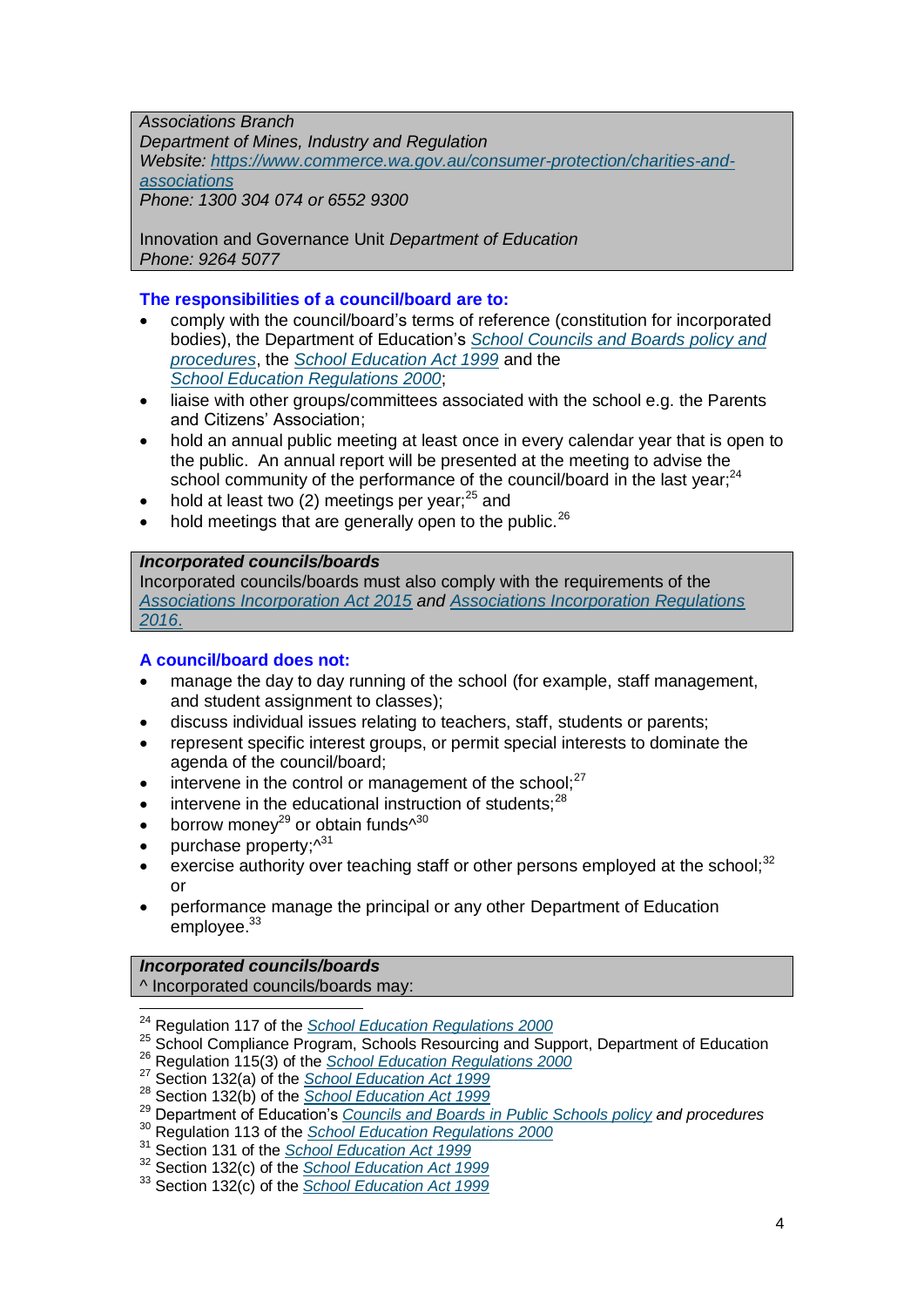- obtain funds (for example, through fundraising) for the benefit of the school; $34$ and
- $\bullet$  purchase property for the use of the school.<sup>35</sup>

 $\wedge$  Incorporated councils/boards may not borrow money.<sup>36</sup>

#### **Role of council/board members**

- Parent members of council/boards bring their experience as parents at the school, and the views and context of the wider school community.
- Student members of council/boards bring their experience as students at the school.
- Community members may bring expertise such as business skills that the council/board is looking for at that time.
- Department of Education employees bring their educational expertise.

 $\overline{a}$ 

<sup>34</sup> Regulation 113(a) of the *[School Education Regulations 2000](https://www.slp.wa.gov.au/legislation/statutes.nsf/main_mrtitle_2033_homepage.html)*

<sup>35</sup> Section 131 of the *[School Education Act 1999](https://www.slp.wa.gov.au/legislation/statutes.nsf/law_a1960.html)* - any property acquired is vested in the Minister for Education

<sup>36</sup> Department of Education's *Councils and Boards [in Public Schools policy and procedures](http://www.det.wa.edu.au/policies/detcms/policy-planning-and-accountability/policies-framework/policies/school-councils-policy.en?cat-id=3458015)*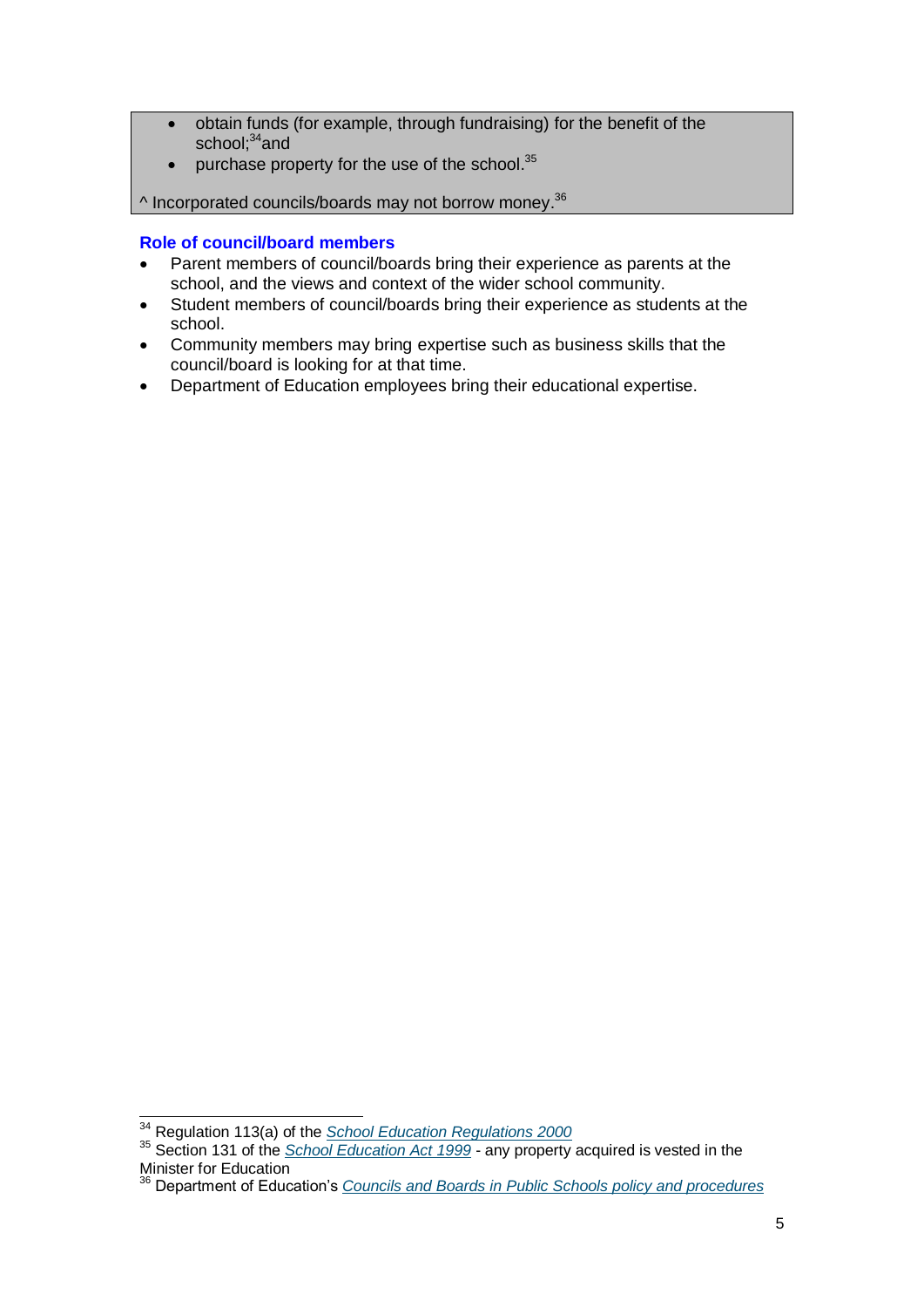# **LEGAL FRAMEWORK OF SCHOOL COUNCILS/BOARDS**

All public school council/boards in Western Australia are regulated by the *[School](https://www.slp.wa.gov.au/legislation/statutes.nsf/law_a1960.html)  [Education Act 1999,](https://www.slp.wa.gov.au/legislation/statutes.nsf/law_a1960.html) School [Education Regulations 2000](https://www.slp.wa.gov.au/legislation/statutes.nsf/main_mrtitle_2033_homepage.html)* and the individual council/board's terms of reference (constitution for incorporated bodies).

The Act provides for membership:

- mandated parent representation (except where the majority of students are 18 years of age or over);
- mandated staff representation (the principal is automatically included);
- mandated general community representation;
- optional co-opted community and industry representation;
- student representation (15+ years for an unincorporated council/board); $37$
- where the school has a Parents and Citizens' Association (P&C), the association may nominate a representative to be considered for the parent or general community category of membership (subject to the conditions of the applicable membership category, see pages 11 and 26); and
- allocation of a member of another association in relation to the school or group of schools to which the school belongs.<sup>38</sup>

The Act provides the means by which a council/board is established and operates, including how members are elected or appointed and outlines the structure of a council/board.

#### *NOTE:*

-

- *Parents and members of the community must make up the majority of a council/board's membership in schools where the majority of students at the school are under the age of 18.*
- *Students and members of the community must make up the majority of a council/board's membership where the majority of students at the school are over the age of 18.*
- *A person who is a staff member of the school, and a parent or community member, may only be a member of the council/board in his or her capacity as a staff member.*

An unincorporated council/board may find it useful to develop a terms of reference that describes the purpose, the functions and limits to functions, the membership, the roles of office bearers, the elections, the meetings and proceedings, management of finances and contracts, disputes and mediation, cessation and termination of membership, and alteration of the terms of reference.

A standard terms of reference for unincorporated councils/boards is available on the Department of Education's *School Councils/Boards [website.](https://www.education.wa.edu.au/school-councils-boards)*

#### *Incorporated councils/boards*

A model constitution for incorporated councils/boards is available on the Department of Education's *Councils/Boards* [website](https://www.education.wa.edu.au/school-councils-boards)

<sup>37</sup> Section 127(1)(d) of the *[School Education Act 1999](https://www.slp.wa.gov.au/legislation/statutes.nsf/law_a1960.html) -* no student under 18 years of age can be a committee member of an incorporated council/board.

<sup>&</sup>lt;sup>38</sup> For example, an alumni association, but not a Parents and Citizens' Association.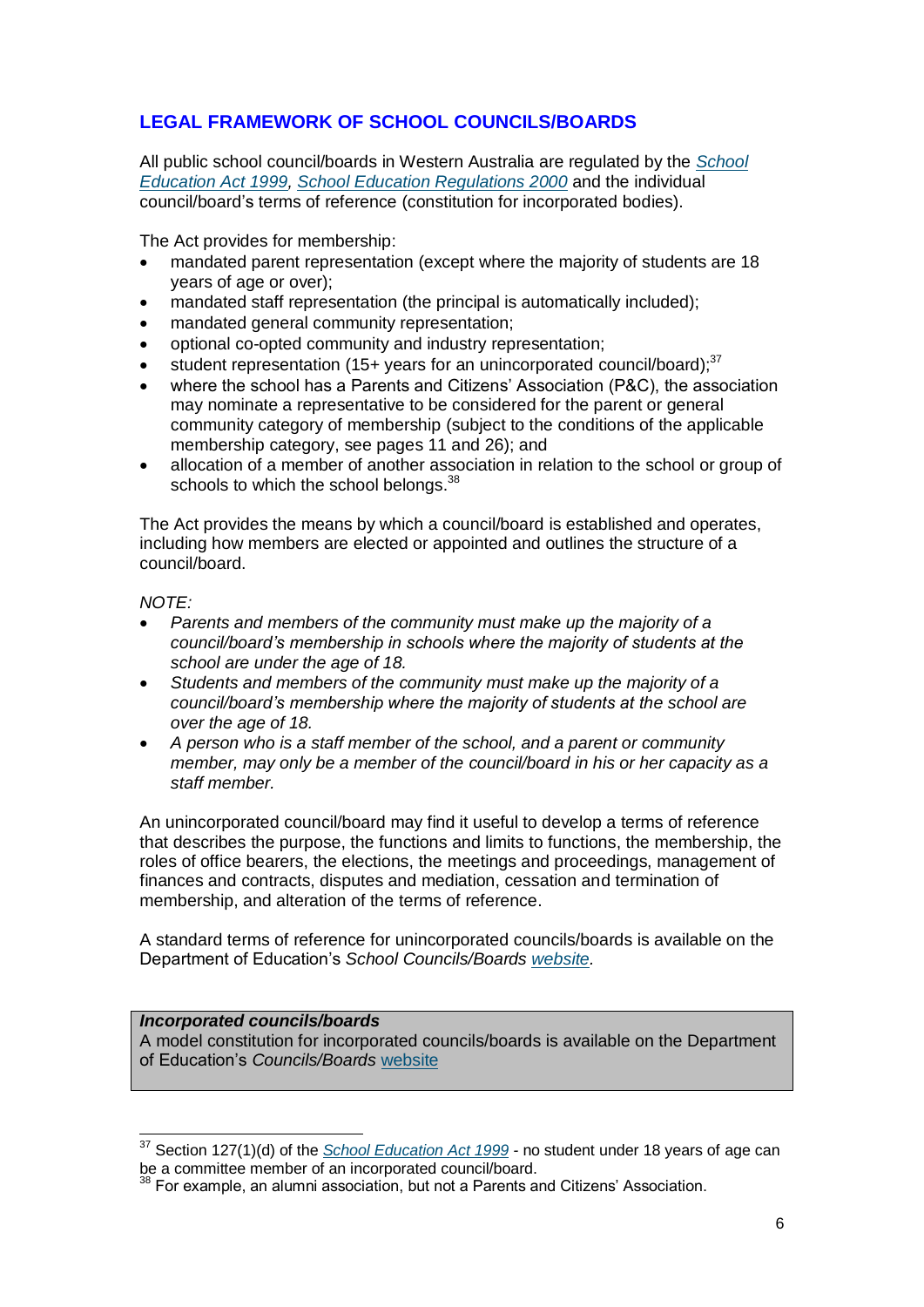## **Legal liability**

Section 137 of the *School [Education Act 1999](https://www.slp.wa.gov.au/legislation/statutes.nsf/law_a1960.html)* provides protection against liability for members of unincorporated councils/boards where they have acted in good faith.

Unincorporated councils/boards:

- are covered for personal liability while performing functions of the council/board under the Department of Education's General Liability and Professional Liability insurance coverage with RiskCover, the Department's "insurer";<sup>39</sup> and
- may be provided with legal advice by the Department of Education or the State Solicitor's Office.

#### *Incorporated councils/boards*

*Incorporated councils/boards:*

- *do not have protection against liability provided by section 137 of the School [Education](https://www.slp.wa.gov.au/legislation/statutes.nsf/law_a1960.html) Act 1999;*
- *are not covered for personal liability while performing functions of the council/board under the Department of Education's General Liability and Professional Liability insurance coverage with RiskCover.*
- *will not be afforded legal advice by the Department of Education or the State Solicitor's Office.*

*An incorporated council/board that has been approved to undertake an additional function (such as operating a school canteen) needs to:*

- *have an agreement with the school for the use arrangements of the canteen;*
- *issue employment contracts to employees and process pay including superannuation from its own bank accounts;*
- *have appropriate accountability and financial reporting processes in place;*
- *engage volunteers (separately from the school's process);*
- *have appropriate insurance<sup>40</sup> which should extend to cover employees and employer's liability (workers' compensation cover), volunteer, personal accident, and general liability (including personal injury liability and professional negligence); and*
- *seek its own legal advice.*

#### **For advice on incorporation:**

 $\overline{1}$ 

*Associations Branch Department of Mines, Industry and Regulation Website: [https://www.commerce.wa.gov.au/consumer-protection/charities-and](https://www.commerce.wa.gov.au/consumer-protection/charities-and-associations)[associations](https://www.commerce.wa.gov.au/consumer-protection/charities-and-associations) Phone: 1300 304 074 or 6552 9300*

**School Innovation and Governance Unit** *Department of Education Phone: 9264 5077*

 $39$  A member of an unincorporated council/board would be covered, for example, for an injury that occurred while attending a council/board meeting.

<sup>&</sup>lt;sup>40</sup> One option for incorporated councils is to arrange insurance through the Western Australian Council of State School Organisation (WACSSO). WACSSO can be contacted on 9264 4000 or [info@wacsso.wa.edu.au](mailto:info@wacsso.wa.edu.au)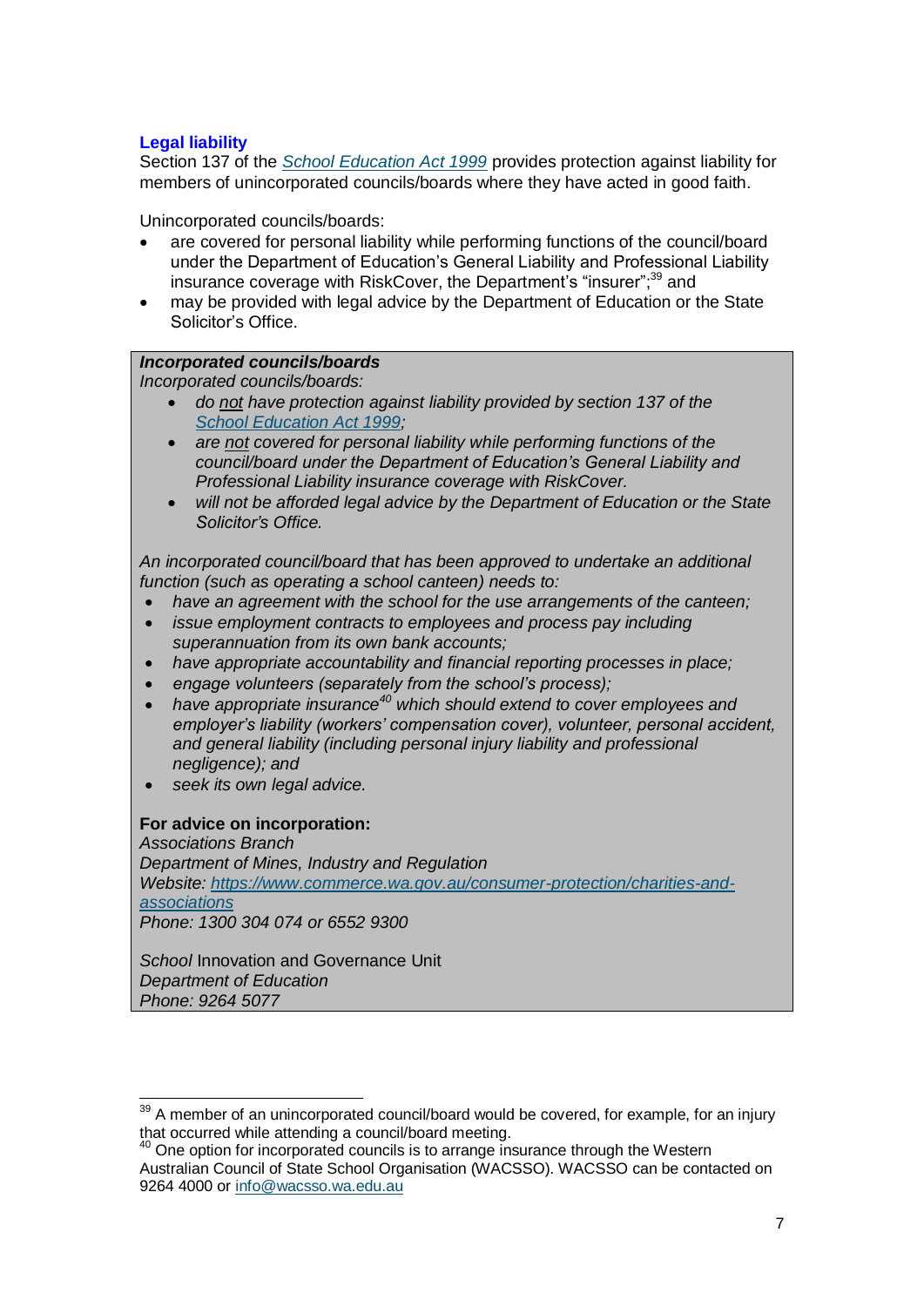# **ESTABLISHING A SCHOOL COUNCIL/BOARD**

Public schools are required to have a council.<sup>41</sup> Independent Public School councils are known as boards.

Schools establishing a council/board may wish to refer to information available:

- Roles and responsibilities
- Legal framework
- Membership
- Public sector functions
- Role of the chairperson
- Role of the principal
- Role of the secretary
- Joint councils/boards
- New member induction
- Code of conduct
- Nominations and elections

#### *Suggestions for establishing councils/boards*

*Step 1: Parent and school community information session* Invite interested people in the school community to attend a parent and community information session. At the information session:

- Provide information on the roles and responsibilities of council/boards.
- Circulate nomination forms for membership of the council/board.
- Discuss how membership of the council/board will represent the best interests of the students and the school community.

#### *Step 2: Preparing a draft terms of reference*

Councils/boards need to comply with the relevant provisions of the *School [Education](https://www.slp.wa.gov.au/legislation/statutes.nsf/law_a1960.html)  [Act 1999](https://www.slp.wa.gov.au/legislation/statutes.nsf/law_a1960.html)* and the *School [Education Regulations 2000](https://www.slp.wa.gov.au/legislation/statutes.nsf/main_mrtitle_2033_homepage.html)* and a terms of reference can make this easier for members to understand.

The model terms of reference provided by the Department of Education meets the requirements of the legislation for an unincorporated council/board and can be found on the Department of Education's *Councils/Boards* [website](https://www.education.wa.edu.au/school-councils-boards)

#### *Incorporated councils/boards*

 $\overline{\phantom{a}}$ 

*Incorporated councils/boards must have a constitution.*

*Incorporated council/board constitutions must comply with the relevant provisions of the School [Education Act 1999,](https://www.slp.wa.gov.au/legislation/statutes.nsf/law_a1960.html) School [Education Regulations 2000](https://www.slp.wa.gov.au/legislation/statutes.nsf/main_mrtitle_2033_homepage.html) and the [Associations Incorporation Act 2015](https://www.slp.wa.gov.au/legislation/statutes.nsf/law_a147082.html) and [Associations Incorporation Regulations](https://www.slp.wa.gov.au/legislation/statutes.nsf/law_s48051.html) [2016.](https://www.slp.wa.gov.au/legislation/statutes.nsf/law_s48051.html)*

*The model constitution for incorporated councils/boards provided by the Department of Education meets the requirements of the legislation. To obtain a copy, contact the Innovation and Governance Unit phone 9264 5077.*

*The Deputy Director General, Schools is responsible for approving incorporated council/board constitutions. After approval by the Deputy Director General, Schools, councils/boards must also submit the constitution to the Commissioner for Consumer* 

<sup>&</sup>lt;sup>41</sup> Section 126 of the *[School Education Act 1999](https://www.slp.wa.gov.au/legislation/statutes.nsf/law_a1960.html)* - unless the school (not an Independent Public School) has been exempted by the Minister for Education.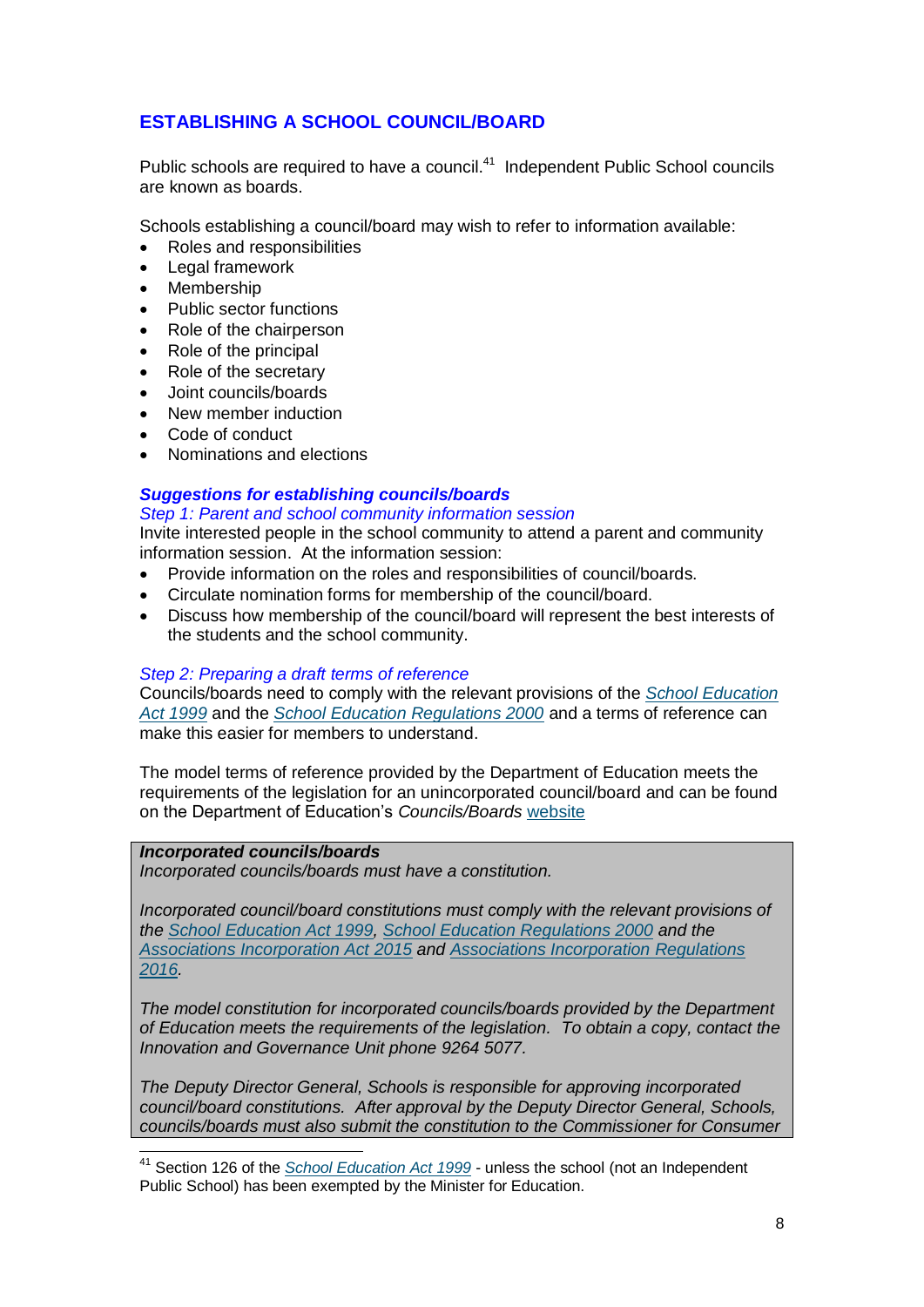*Protection at the Department of Mines, Industry Regulation and Safety. The constitution will not take effect until it is approved by the Commissioner.*

*Information for councils/boards considering incorporation is provided in the [Councils](http://www.det.wa.edu.au/policies/detcms/policy-planning-and-accountability/policies-framework/policies/school-councils-policy.en?cat-id=3458015)  and Boards [in Public Schools policy and procedures](http://www.det.wa.edu.au/policies/detcms/policy-planning-and-accountability/policies-framework/policies/school-councils-policy.en?cat-id=3458015)*

**For advice on incorporation:** *Associations Branch Department of Mines, Industry and Regulation Website: [https://www.commerce.wa.gov.au/consumer-protection/charities-and](https://www.commerce.wa.gov.au/consumer-protection/charities-and-associations)[associations](https://www.commerce.wa.gov.au/consumer-protection/charities-and-associations) Phone: 1300 304 074 or 6552 9300*

**School Innovation and Governance Unit** *Department of Education Phone: 9264 5077*

*Step 3: Appointment or election of members to the council/board* The principal seeks nominations for membership of the council/board.

Parents, students, and staff may be appointed to the appropriate category of membership of the council/board if there is only one nominee for each position. Where it is applicable to the membership category, a Screening Clearance Number must be issued by the Department of Education's Screening Unit before an appointment is made. <sup>4243</sup>

In applicable categories, where nominations for council/board membership exceed the number of positions, the principal conducts an election.

For more details on the categories of membership, see Membership.

#### *Step 4: The first council/board meeting*

-

At the first meeting the council/board will:

- consider the model terms of reference and any provisional decisions if necessary;
- seek agreement on the terms of reference from the council/board:
- provide an induction pack for the new members and background information on their new roles;
- appoint a chairperson and secretary to manage the affairs of the council/board; and
- set the agenda for the upcoming issues the council/board needs to consider.

#### *Step 5: Additions or alterations to the terms of reference*

If the council/board proposes to add to or alter the terms of reference, advice on complying with the legislation is available from:

Innovation and Governance Unit Department of Education Phone 9264 5077

<sup>42</sup> *[Criminal History Screening policy and procedures](http://www.det.wa.edu.au/policies/detcms/policy-planning-and-accountability/policies-framework/policies/criminal-history-screening-policy.en?cat-id=3457997) and [Councils and Boards](http://www.det.wa.edu.au/policies/detcms/policy-planning-and-accountability/policies-framework/policies/school-councils-policy.en?cat-id=3458015) in Public [Schools policy and procedures](http://www.det.wa.edu.au/policies/detcms/policy-planning-and-accountability/policies-framework/policies/school-councils-policy.en?cat-id=3458015)* 43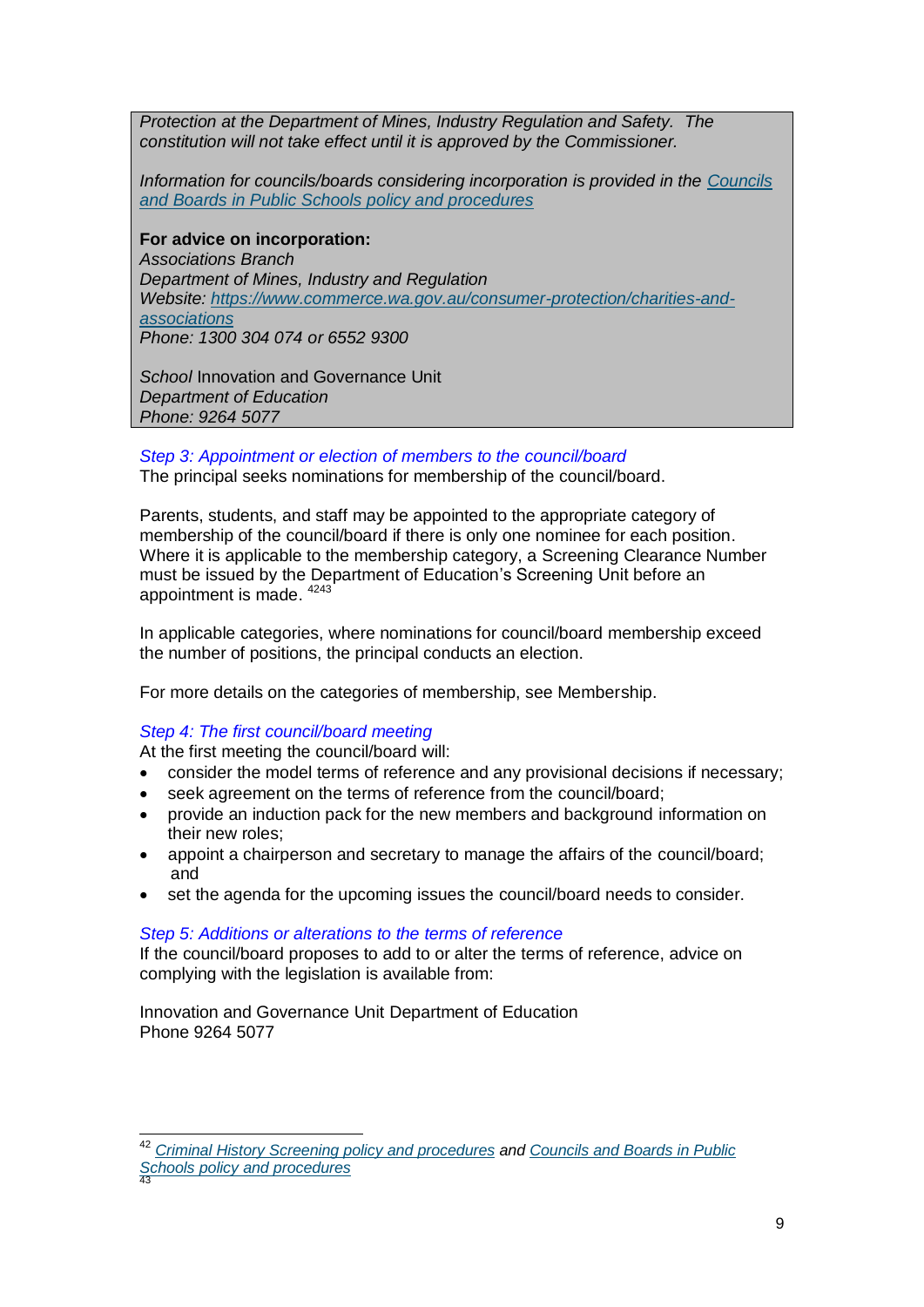#### *Incorporated councils/boards*

*If an incorporated council/board wishes to alter its constitution this must be done by special resolution.<sup>44</sup>*

*The amended constitution must then be lodged with and approved by the Deputy Director General, Schools and after this with the Commissioner for Consumer Protection at the Department of Mines, Industry Regulation and Safety.<sup>45</sup> The amended constitution does not have effect until all the policy and legislation requirements have been met and following approval by the Commissioner for Consumer Protection.*

**For advice on incorporation:**

*Associations Branch Department of Mines, Industry and Regulation Website: [https://www.commerce.wa.gov.au/consumer-protection/charities-and](https://www.commerce.wa.gov.au/consumer-protection/charities-and-associations)[associations](https://www.commerce.wa.gov.au/consumer-protection/charities-and-associations) Phone: 1300 304 074 or 6552 9300*

Innovation and Governance Unit *Department of Education Phone: 9264 5077*

<sup>44</sup> Section 30 of the *[Associations Incorporation Act 2015](https://www.slp.wa.gov.au/legislation/statutes.nsf/law_a147082.html)*

-

<sup>45</sup> Section 30 of the *[Associations Incorporation Act 2015](https://www.slp.wa.gov.au/legislation/statutes.nsf/law_a147082.html)* and *[Councils and Boards](http://www.det.wa.edu.au/policies/detcms/policy-planning-and-accountability/policies-framework/policies/school-councils-policy.en?cat-id=3458015) in Public [Schools policy and procedures](http://www.det.wa.edu.au/policies/detcms/policy-planning-and-accountability/policies-framework/policies/school-councils-policy.en?cat-id=3458015)*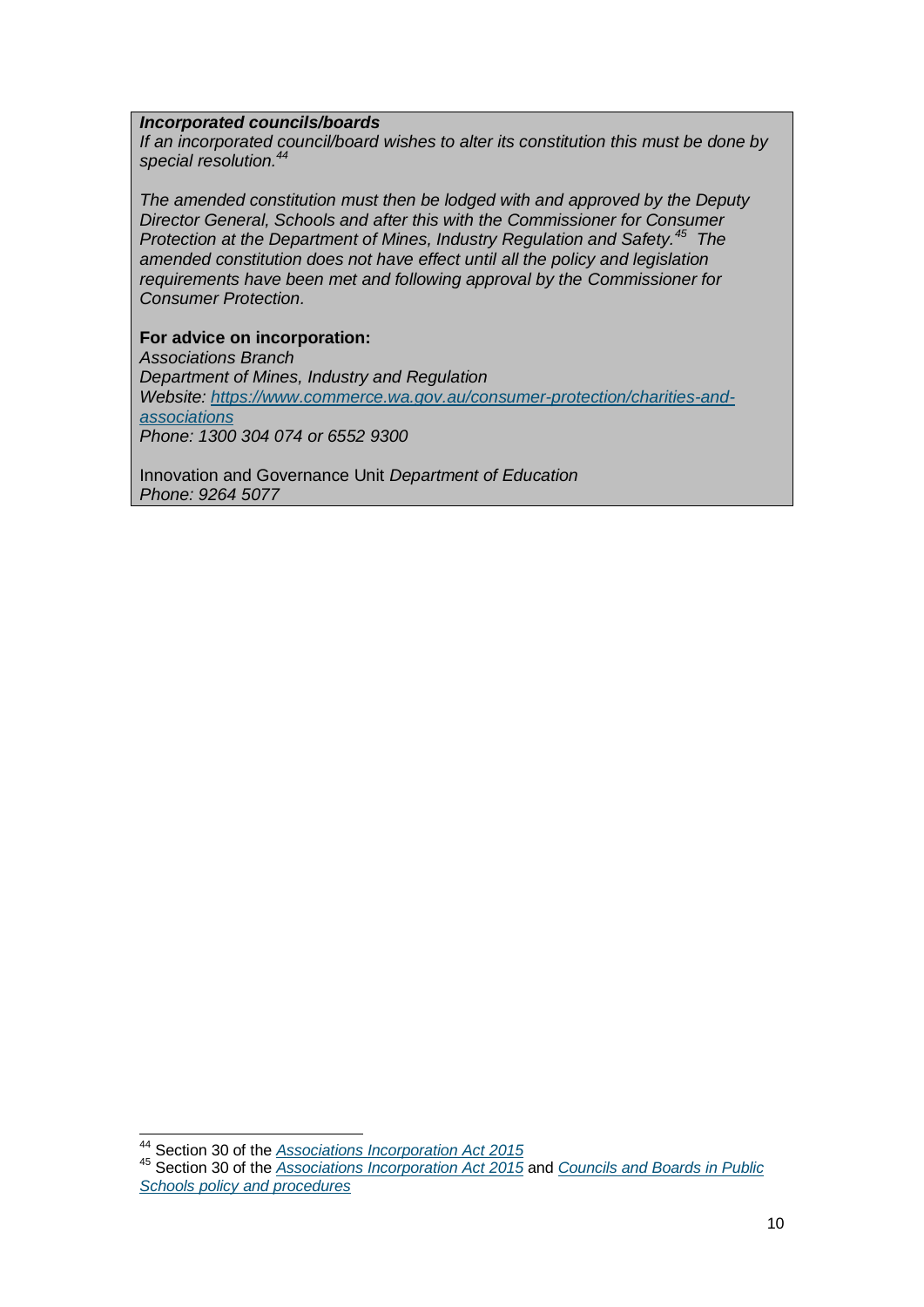# **MEMBERSHIP OF SCHOOL COUNCILS/BOARDS**

Section 127 of the *[School Education Act 1999](https://www.slp.wa.gov.au/legislation/statutes.nsf/law_a1960.html)* specifies the membership categories as:

- parents/adult students;
- members of the general community;
- staff of the school (in addition to the principal who is automatically a member);and
- students 15 years and over.

Identifying quality members is a critical part of the process of establishing and maintaining a successful council/board. It is imperative that schools have broad networks to ensure a wide variety of people are considered.

A council/board seeks to be representative of the school community. In determining the composition (or the balance between categories), regard should be given to the nature of the student population of the school and the social, cultural, lingual, economic or geographic factors that may be relevant to the school.

Parents (or where relevant students) and community members must form the majority of the council/board. 46

The number of members of the council/board must be at least 5 and not more than 15. $47*48$ 

The principal of the school will invite nominations from all persons in each membership category to fill vacancies in the council/board membership.<sup>49</sup> (See Nominations and Elections)

Prior to being appointed to the council/board, nominees (with the only exceptions being students under 18 years of age and existing Department of Education employees) undergo a National Police History Check. That is, before the announcement of the election result (where there has been an election) and before any confirmation of appointment is made. $50$ 

Where members of the public attend an ordinary council/board meeting they do so as observers.

*Parent/Student Category of Membership*

- Primary school councils/boards have parent members to represent the students and families enrolled at the school.
- Secondary school councils/boards may have both parents and students aged 15 years and over, or who will reach 15 years during the calendar year.
- Where the school has a majority of students who are adults (such as senior colleges) membership is drawn from students at the school.
- There must always be at least one parent/adult student member.<sup>51</sup>

#### *Incorporated councils/boards*

*No student under 18 years of age can be a member of an incorporated council/board.<sup>52</sup>*

j <sup>46</sup> Section 127(4) of the *[School Education Act 1999](https://www.slp.wa.gov.au/legislation/statutes.nsf/law_a1960.html)*

<sup>47</sup> Regulation 106(1)(a) of the *[School Education Regulations 2000](https://www.slp.wa.gov.au/legislation/statutes.nsf/main_mrtitle_2033_homepage.html)*

*<sup>\*</sup>* An incorporated council/board is to have at least 10 members and not more than 15 members.

<sup>&</sup>lt;sup>48</sup> Regulation 106(1)(c) - If a council/board operates for 2 or more schools jointly, it is to have such number of members as is determined by the Minister for Education.

<sup>49</sup> Regulation 108 of the *[School Education Regulations 2000](https://www.slp.wa.gov.au/legislation/statutes.nsf/main_mrtitle_2033_homepage.html)*

<sup>50</sup> *[Criminal History Screening policy and procedures](http://www.det.wa.edu.au/policies/detcms/policy-planning-and-accountability/policies-framework/policies/criminal-history-screening-policy.en?cat-id=3457997) and Councils and Boards [in Public Schools policy](http://www.det.wa.edu.au/policies/detcms/policy-planning-and-accountability/policies-framework/policies/school-councils-policy.en?cat-id=3458015)  [and procedures](http://www.det.wa.edu.au/policies/detcms/policy-planning-and-accountability/policies-framework/policies/school-councils-policy.en?cat-id=3458015)*

<sup>51</sup> Section 127(a) of the *[School Education Act 1999](https://www.slp.wa.gov.au/legislation/statutes.nsf/law_a1960.html)* and Regulation 107(2) of the *[School Education](https://www.slp.wa.gov.au/legislation/statutes.nsf/main_mrtitle_2033_homepage.html)  [Regulations 2000](https://www.slp.wa.gov.au/legislation/statutes.nsf/main_mrtitle_2033_homepage.html)*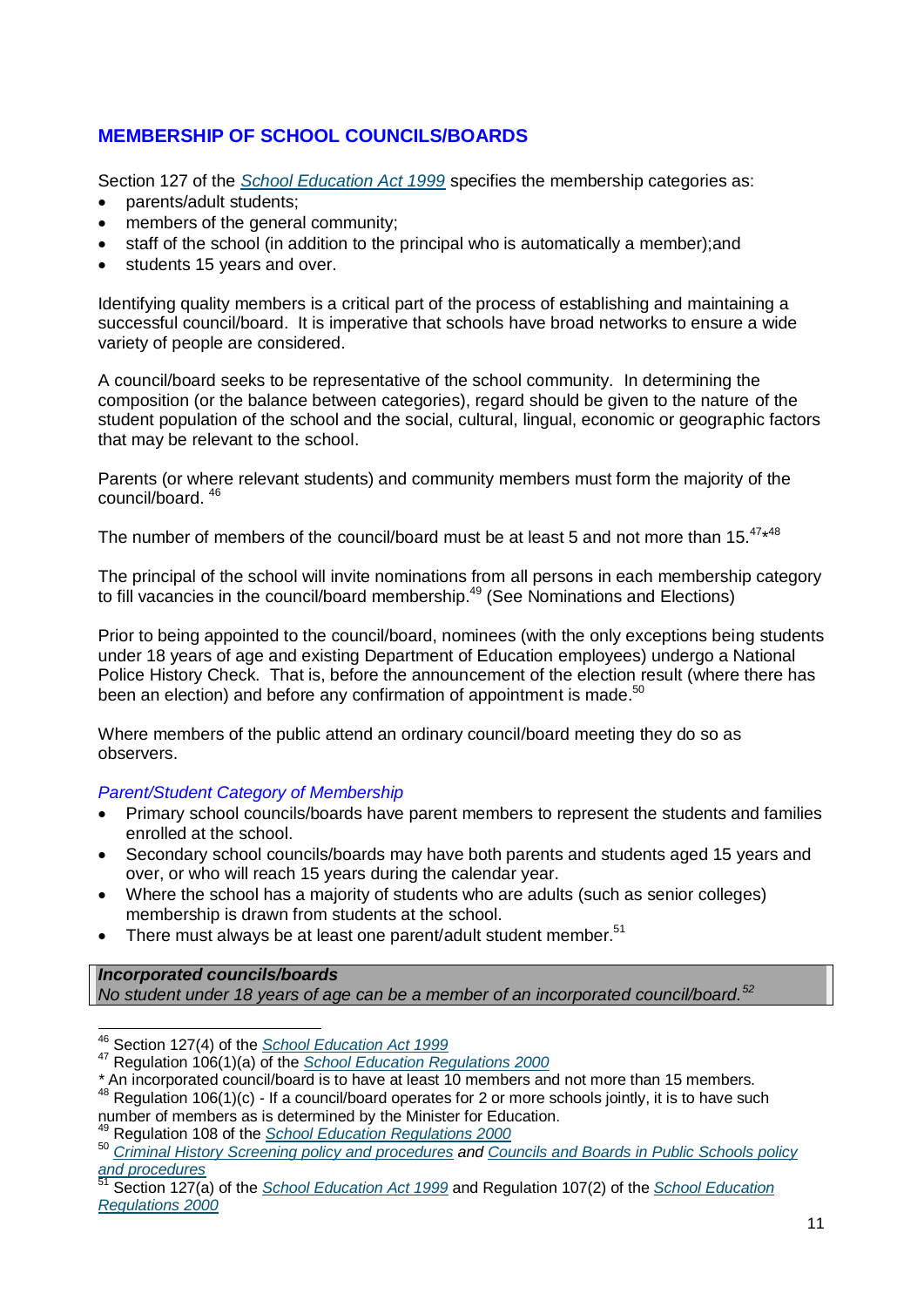An incorporated council/board is to have at least 10 members and not more than 15 members.<sup>5</sup>

**For advice on incorporation:**

*Associations Branch Department of Mines, Industry and Regulation Website:<https://www.commerce.wa.gov.au/consumer-protection/charities-and-associations> Phone: 1300 304 074 or 6552 9300*

Innovation and Governance Unit *Department of Education Phone: 9264 5077*

People who are eligible to nominate for a category are also eligible to vote for that category.<sup>54</sup> That is, only parents vote for the parent members, only students vote for the student members.

#### *Community Category of Membership*

Any member of the community considered to have suitable qualifications or experience is eligible to be placed on the list of nominees for the community category of membership.

There will not be an election to appoint community members. The council/board may appoint suitably qualified persons from the list of nominees by vote in a meeting.<sup>55</sup>

#### *Parents and Citizens' Associations*

A school's Parents and Citizens' Association (P&C) is a valuable but separate entity to the council/board. Members of the council/board and the Parents and Citizens' Association often work together on different projects. A P&C can nominate one of their members for either a) a parent or b) a community member position depending on the individual circumstances of the nominee. If the P&C nominates a parent member, that nomination is treated the same as any other parent nomination and is required to face an election (with all parents voting and all parent candidates considered, not just P&C members) if there are more nominations than positions.*<sup>56</sup>*  $\frac{1}{2}$ If the P&C nominates a community member, that nomination is treated the same as any other community nomination and is considered by the council/board with the other community member nominees. Community members are appointed, not elected.<sup>57</sup>

#### *Staff Category of Membership*

The principal is automatically a member of the council/board.<sup>58</sup>

Staff\* employed at the school are eligible to be staff members on the council/board.<sup>59</sup>

All staff employed at the school are eligible to vote for staff members. $60$ 

Staff who are also parents or community members may only serve on the council/board in their capacity as Department of Education employees.<sup>61</sup>

<sup>52</sup> Section 127(1)(d) of the *[School Education Act 1999](https://www.slp.wa.gov.au/legislation/statutes.nsf/law_a1960.html)*

<sup>53</sup> Regulation 106(1)(b) of the *[School Education Regulations 2000](https://www.slp.wa.gov.au/legislation/statutes.nsf/main_mrtitle_2033_homepage.html)*

<sup>54</sup> Regulation 109 of the *[School Education Regulations 2000](https://www.slp.wa.gov.au/legislation/statutes.nsf/main_mrtitle_2033_homepage.html)*

<sup>55</sup> Regulation 108(2)(b) of the *[School Education Regulations 2000](https://www.slp.wa.gov.au/legislation/statutes.nsf/main_mrtitle_2033_homepage.html)*

<sup>56</sup> Regulation 107(3) of the *[School Education Regulations 2000](https://www.slp.wa.gov.au/legislation/statutes.nsf/main_mrtitle_2033_homepage.html)*

<sup>57</sup> Regulation 107(3) of the *[School Education Regulations](https://www.slp.wa.gov.au/legislation/statutes.nsf/main_mrtitle_2033_homepage.html) 2000*

<sup>58</sup> Section 127(2) of the *[School Education Act 1999](https://www.slp.wa.gov.au/legislation/statutes.nsf/law_a1960.html)*

<sup>59</sup> Section 127(3) of the *[School Education Act 1999](https://www.slp.wa.gov.au/legislation/statutes.nsf/law_a1960.html)*

<sup>60</sup> Regulation 109(3) of the *[School Education Regulations 2000](https://www.slp.wa.gov.au/legislation/statutes.nsf/main_mrtitle_2033_homepage.html)*

<sup>61</sup> Section 127(3) of the *[School Education Act 1999](https://www.slp.wa.gov.au/legislation/statutes.nsf/law_a1960.html)*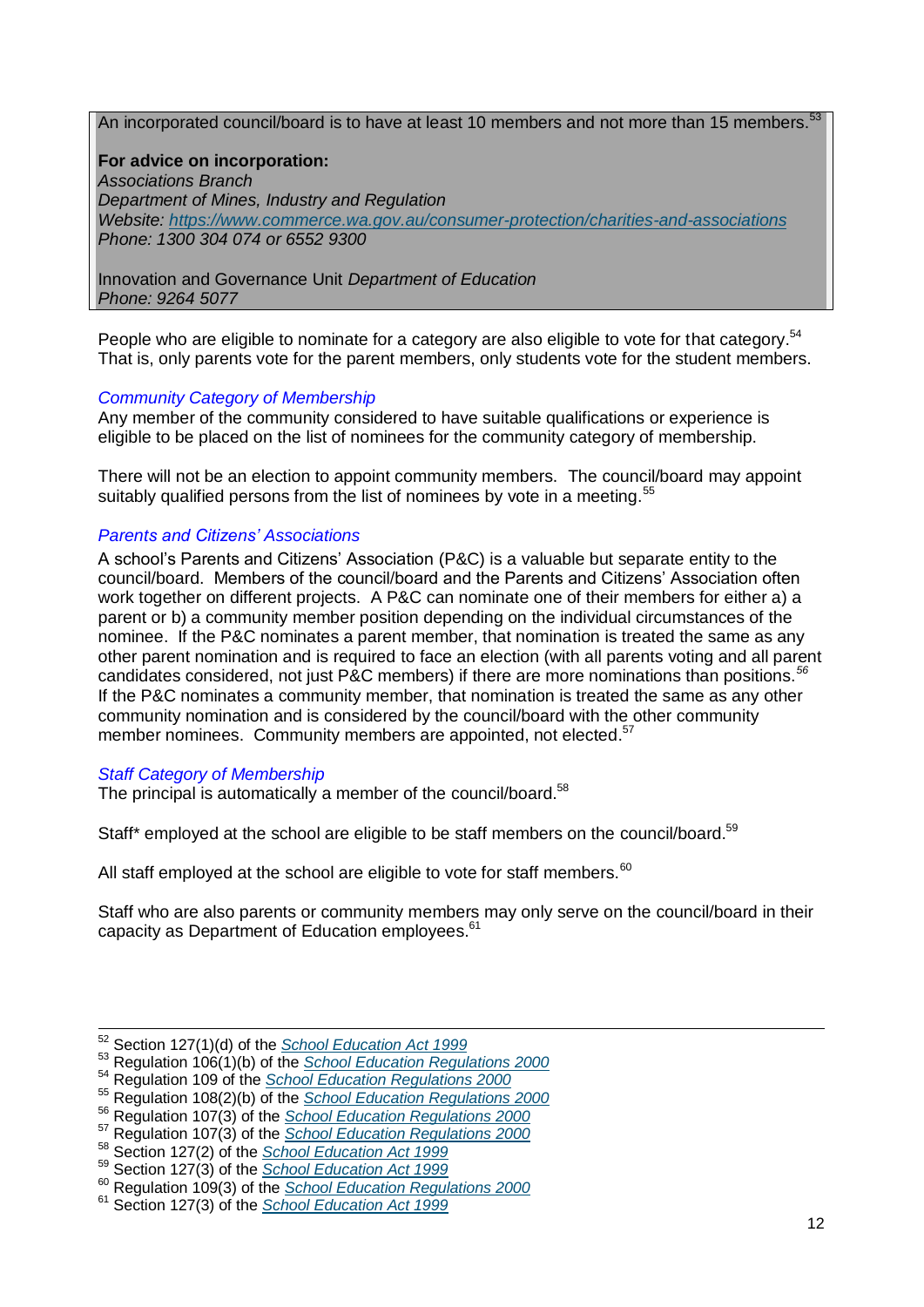\*a person listed on the school's appointed staffing list. NB: A relief teacher who occasionally works at the school on a casual basis (paid hourly) will not appear on the school's appointed staffing list.

If a person who has a child enrolled at the school, who is also a relief teacher for the school, wishes to nominate for a parent position on the council/board they should discuss their individual situation with the principal prior to nominating. Some issues that could be considered include whether the person works regularly at the school/is likely to act in a position, any potential for conflict of interest and the effect on the current composition of the council/board, given that parents and community members must form a majority of members.

Both the parent/teacher and the principal should be satisfied that there are no issues that are likely to impact on the person's ability to represent the parent perspective before proceeding with a nomination.

#### *Co-opted Members*

 $\overline{a}$ 

The council/board may co-opt a member of the local community to be a member of the council/board for a specified time period, or in relation to such matters, as determined by the council/board where that person's experience, skills or qualifications would enable him or her to make a contribution to the council/board's functions.<sup>62</sup>

There will not be an election to appoint co-opted members. The council/board may appoint suitably qualified persons from the list of nominees by vote or consensus in a meeting.<sup>63</sup>

A co-opted member is not entitled to a vote, and is not a full member of the council/board.<sup>64</sup>

A co-opted member is appointed to the council/board for a specific purpose or project. The term of the co-opted member is determined by the length of the project.

<sup>62</sup> Regulation 112 of the *[School Education Regulations 2000](https://www.slp.wa.gov.au/legislation/statutes.nsf/main_mrtitle_2033_homepage.html)*

<sup>63</sup> Regulation 112 of the *[School Education Regulations 2000](https://www.slp.wa.gov.au/legislation/statutes.nsf/main_mrtitle_2033_homepage.html)*

<sup>&</sup>lt;sup>64</sup> Regulation 140(a) of the *[School Education Regulations 2000](https://www.slp.wa.gov.au/legislation/statutes.nsf/main_mrtitle_2033_homepage.html)* Co-opted members are present by virtue of some particular attribute or knowledge which is considered likely to be of assistance to a council/board in a given situation and as such they do not have voting rights.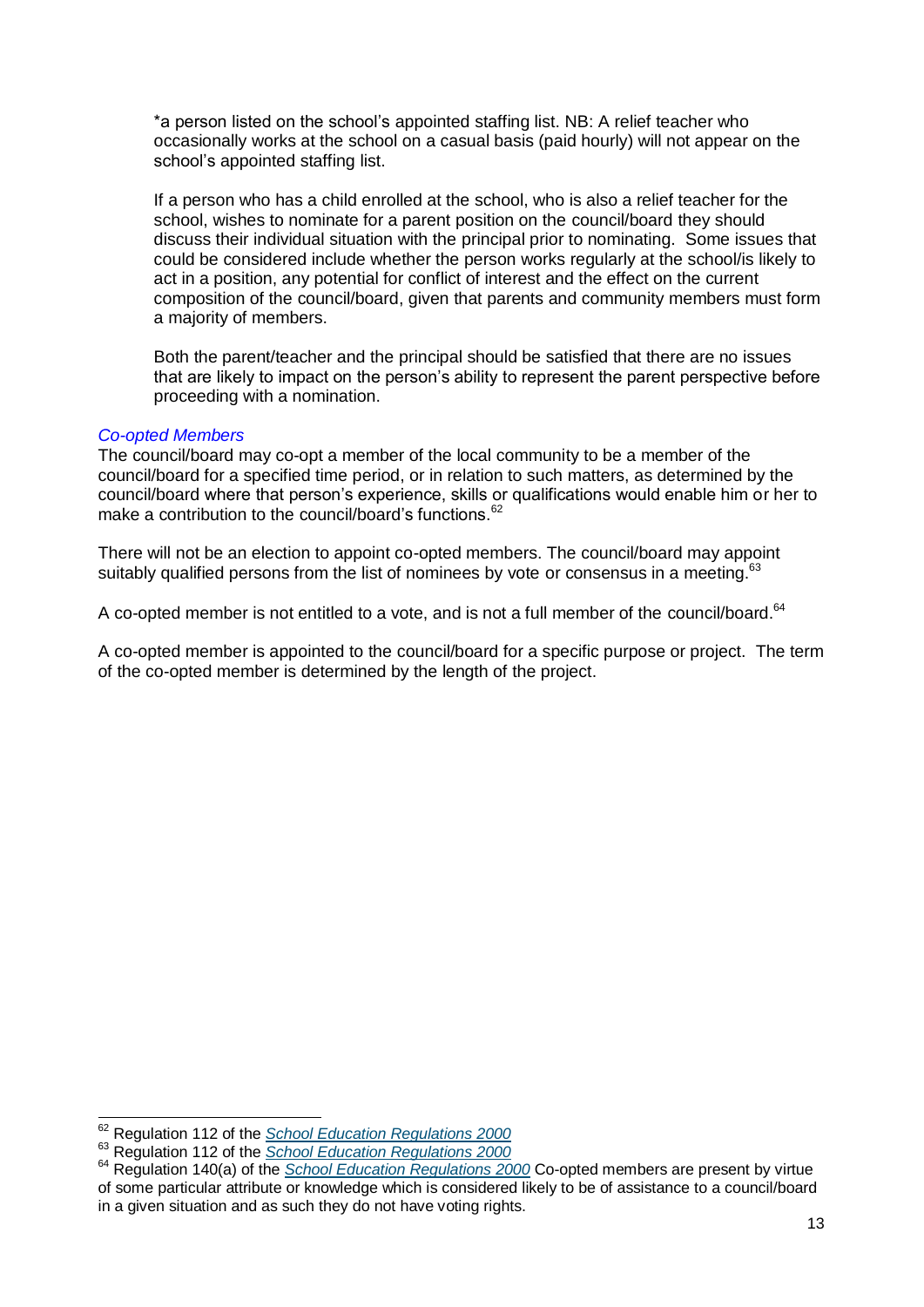#### **PUBLIC SECTOR FUNCTIONS FOR SCHOOL COUNCILS/BOARDS**

The functions and governance of councils/boards are mandated in the *[School](https://www.slp.wa.gov.au/legislation/statutes.nsf/law_a1960.html)  [Education Act 1999](https://www.slp.wa.gov.au/legislation/statutes.nsf/law_a1960.html)*, and the *[School Education Regulations 2000.](https://www.slp.wa.gov.au/legislation/statutes.nsf/main_mrtitle_2033_homepage.html)* Public sector functions are provided below.

#### DIRECTOR GENERAL

The Director General has delegated certain duties in relation to the governance of council/boards to the Deputy Director General, Schools and Regional Executive Directors.

#### *Staff Selection*

A council of a school that is not an Independent Public School may apply to the Director General or delegate to take part in the selection of, but not the appointment of, the school principal or any other member of the teaching staff.<sup>65</sup>

An Independent Public School board takes part in the selection of, but not the appointment of, the school principal. An Independent Public School board may apply to the Director General or delegate^ to take part in the selection of, but not the appointment, of any other member of the teaching staff.<sup>66</sup>

#### *Directions may be given to the council/board*

The council/board may be given directions in writing by the Director General or delegate\* with respect to the performance of its functions, either generally or in relation to a particular matter.<sup>67</sup>

#### *Elections*

The principal may be given directions by the Director General in relation to the conduct of elections. 68

The Director General may inquire into any matter affecting an election or appointment of the council/board.<sup>69</sup>

If an irregularity has occurred the Director General may:

- declare the results of an election or appointment invalid; or
- order an election or appointment; or
- $\bullet$  order a new election or appointment to be conducted.<sup>70</sup>

#### *Joint councils/boards*

A council/board may operate for two or more schools jointly.<sup>71</sup>

The Deputy Director General, Schools will determine:

 $\overline{\phantom{a}}$ <sup>65</sup> Section 129(2) of the *[School Education Act 1999](https://www.slp.wa.gov.au/legislation/statutes.nsf/law_a1960.html)*

<sup>^</sup> Where the school is an Independent Public School, the Director General's delegate is the school Principal.

<sup>66</sup> Section 129(2) of the *[School Education Act 1999](https://www.slp.wa.gov.au/legislation/statutes.nsf/law_a1960.html)*

<sup>67</sup> Section 135(1)(2) of the *[School Education Act 1999](https://www.slp.wa.gov.au/legislation/statutes.nsf/law_a1960.html)* \* The Director General's delegate for all public schools is the Deputy Director General, Schools; and only for schools in their region the Regional Executive Director.

<sup>68</sup> Regulation 108(3) of the *[School Education Regulations 2000](https://www.slp.wa.gov.au/legislation/statutes.nsf/main_mrtitle_2033_homepage.html)*

<sup>69</sup> Regulation 109(4) of the *[School Education Regulations 2000](https://www.slp.wa.gov.au/legislation/statutes.nsf/main_mrtitle_2033_homepage.html)*

<sup>70</sup> Regulation 108(4) of the *[School Education Regulations 2000](https://www.slp.wa.gov.au/legislation/statutes.nsf/main_mrtitle_2033_homepage.html)*

<sup>71</sup> Section 125(2) of the *[School Education Act 1999](https://www.slp.wa.gov.au/legislation/statutes.nsf/law_a1960.html)*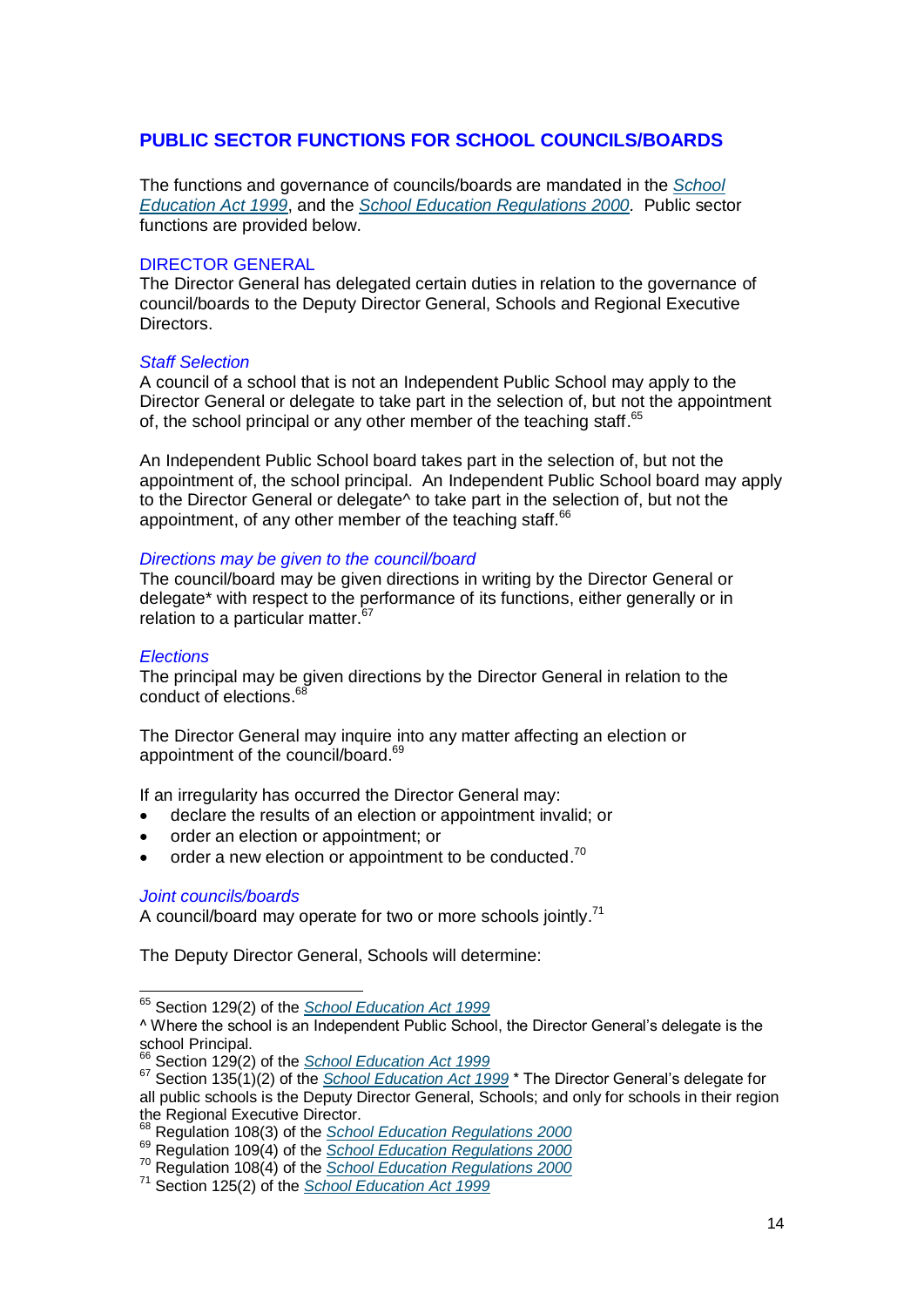- $\bullet$  the number of members of a joint council/board;<sup>72</sup> and
- $\bullet$  the composition of a joint council/board.<sup>73</sup>

#### *Incorporated councils/boards*

*In the case of governance groups which are incorporated, these councils/boards' functions are mandated in the [School Education Act 1999,](https://www.slp.wa.gov.au/legislation/statutes.nsf/law_a1960.html) [School Education](https://www.slp.wa.gov.au/legislation/statutes.nsf/main_mrtitle_2033_homepage.html)  [Regulations 2000](https://www.slp.wa.gov.au/legislation/statutes.nsf/main_mrtitle_2033_homepage.html) and the [Associations Incorporation Act 2015](https://www.slp.wa.gov.au/legislation/statutes.nsf/law_a147082.html) and [Associations](https://www.slp.wa.gov.au/legislation/statutes.nsf/law_s48051.html)  [Incorporation Regulations 2016.](https://www.slp.wa.gov.au/legislation/statutes.nsf/law_s48051.html)* 

*The provisions above for unincorporated councils/boards also apply to incorporated governance groups.*

*In addition to the functions for unincorporated councils/boards, incorporated councils/boards may apply to the Deputy Director General, Schools to take on additional functions to:*

- *obtain funds for the benefit of the school;*
- *employ persons other than public service officers; and*
- *manage or operate facilities at the school (such as a canteen, swimming pool, residential accommodation for students, school farm or horticultural centre).<sup>74</sup>*

#### *Note:*

-

*A school's Parents and Citizens' (P&C) Association is incorporated under the umbrella of the Western Australian Council of State Schools Organisations Inc. (WACSSO) and may, therefore, fulfil these functions.*

#### *Council/board constitution*

*The Deputy Director General, Schools is responsible for approving constitutions that comply with the provisions of the [School Education Act 1999,](https://www.slp.wa.gov.au/legislation/statutes.nsf/law_a1960.html) the [School Education](https://www.slp.wa.gov.au/legislation/statutes.nsf/main_mrtitle_2033_homepage.html)  [Regulations 2000](https://www.slp.wa.gov.au/legislation/statutes.nsf/main_mrtitle_2033_homepage.html) and the [Associations Incorporation Act 2015](https://www.slp.wa.gov.au/legislation/statutes.nsf/law_a147082.html) and [Associations](https://www.slp.wa.gov.au/legislation/statutes.nsf/law_s48051.html)  [Incorporation Regulations 2016.](https://www.slp.wa.gov.au/legislation/statutes.nsf/law_s48051.html) The standard constitution provided by the Department of Education complies with these provisions. See* Department of Education's *Councils/Boards* [website](https://www.education.wa.edu.au/school-councils-boards)

#### **For advice on incorporation:**

*Associations Branch Department of Mines, Industry and Regulation Website: [https://www.commerce.wa.gov.au/consumer-protection/charities-and](https://www.commerce.wa.gov.au/consumer-protection/charities-and-associations)[associations](https://www.commerce.wa.gov.au/consumer-protection/charities-and-associations) Phone: 1300 304 074 or 6552 9300*

Innovation and Governance Unit *Department of Education Phone: 9264 5077*

<sup>72</sup> Regulation 106(1)(c) of the *[School Education Regulations 2000](https://www.slp.wa.gov.au/legislation/statutes.nsf/main_mrtitle_2033_homepage.html)*

<sup>73</sup> Regulation 107(4) of the *[School Education Regulations 2000](https://www.slp.wa.gov.au/legislation/statutes.nsf/main_mrtitle_2033_homepage.html)*

<sup>74</sup> Regulation 113 of the *[School Education Regulations 2000](https://www.slp.wa.gov.au/legislation/statutes.nsf/main_mrtitle_2033_homepage.html)*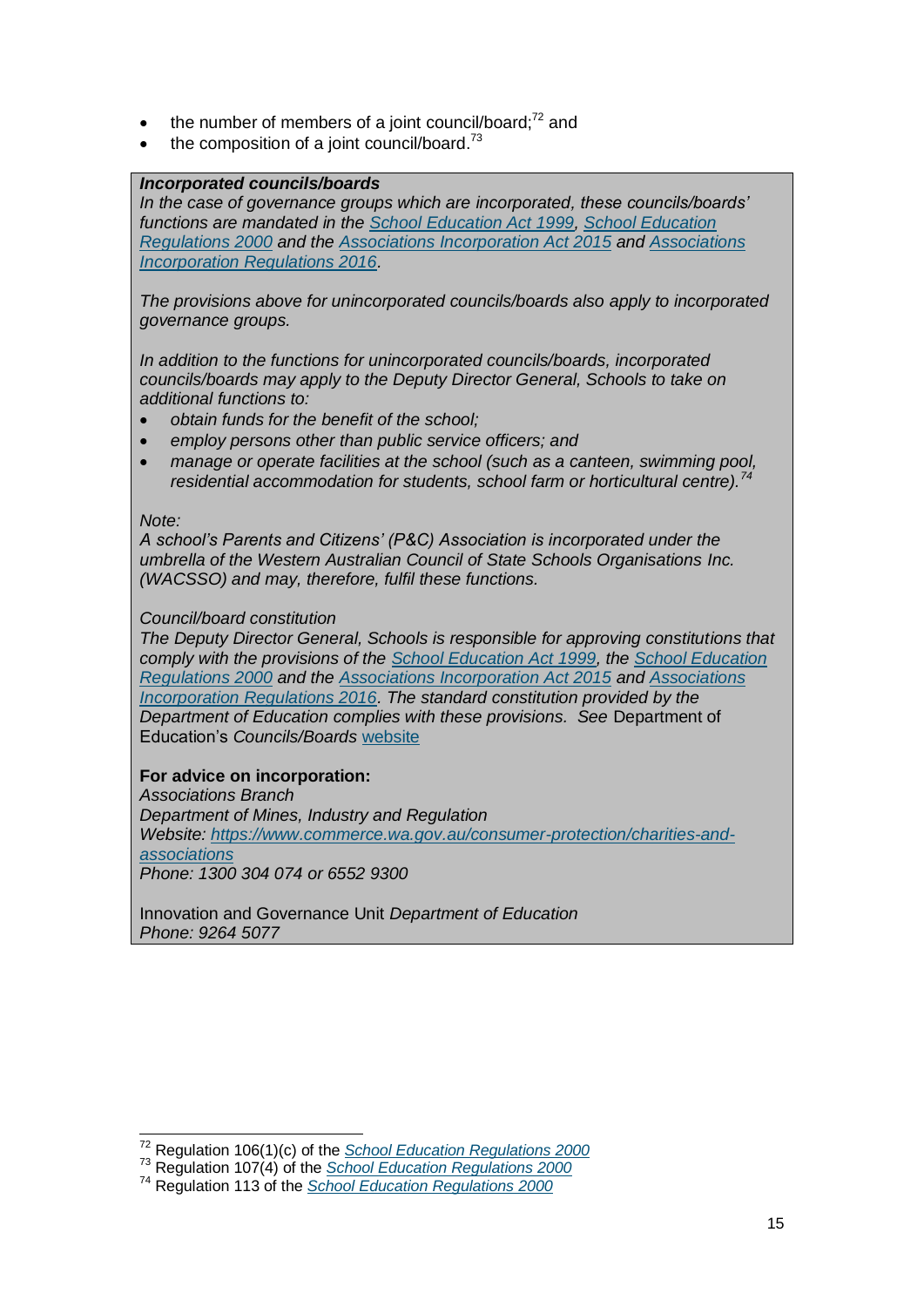#### *Termination of Membership*

The Director General may remove a member of the council/board if continuation would be detrimental to the interests of the council/board.<sup>75</sup>

#### MINISTER FOR EDUCATION

The Minister for Education may dismiss an unincorporated council/board that is not performing its legislatively required functions.<sup>76</sup>

#### *Dismissal of council/board*

A council/board may be dismissed if its conduct is:

- in breach of the *[School Education Act 1999;](https://www.slp.wa.gov.au/legislation/statutes.nsf/law_a1960.html)* or
- $\bullet$  incompetent, inadequate, or improper.<sup>77</sup>

The Minister will advise the council/board by written notice, stating:

- the particulars of the allegations against it; and
- requiring that the situation be remedied within the time specified in the notice.<sup>78</sup>

If the Minister is not satisfied the council/board has complied with the notice, the Minister may, by order of the *Government Gazette*, dismiss the council/board. 79

 $\overline{a}$ 

<sup>75</sup> Regulation 111(2) of the *[School Education Regulations 2000](https://www.slp.wa.gov.au/legislation/statutes.nsf/main_mrtitle_2033_homepage.html)*

<sup>76</sup> Section 130 of the *[School Education Act 1999](https://www.slp.wa.gov.au/legislation/statutes.nsf/law_a1960.html)*

<sup>77</sup> Section 138(2) of the *[School Education Act 1999](https://www.slp.wa.gov.au/legislation/statutes.nsf/law_a1960.html)*

<sup>78</sup> Section 138(2) of the *[School Education Act](https://www.slp.wa.gov.au/legislation/statutes.nsf/law_a1960.html) 1999*

<sup>79</sup> Section 138(3) of the *[School Education Act 1999](https://www.slp.wa.gov.au/legislation/statutes.nsf/law_a1960.html)*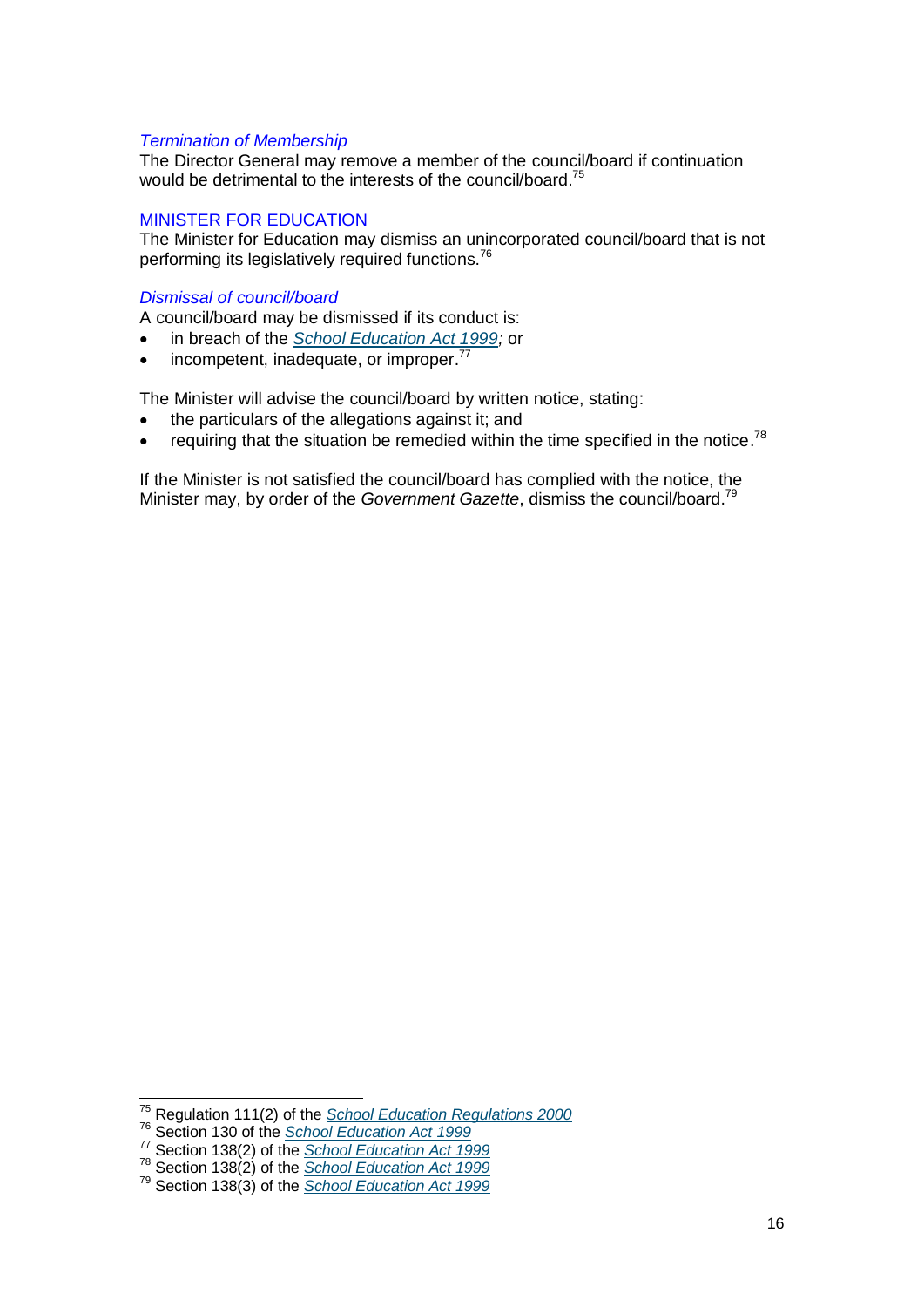#### *Incorporated councils/boards*

*MINISTER FOR EDUCATION*

*The Minister for Education may:*

- *may dismiss an unincorporated council/board, but this does not apply to an incorporated council/board;<sup>80</sup>*
- *approve that a council/board may perform additional functions where the council/board is incorporated; 81,82 and*
- *make an application to the Supreme Court for an incorporated council/board to be wound up if the council/board is in breach of the [School Education Act](https://www.slp.wa.gov.au/legislation/statutes.nsf/law_a1960.html)  [1999](https://www.slp.wa.gov.au/legislation/statutes.nsf/law_a1960.html) (or [Associations Incorporation Act 2015\)](https://www.slp.wa.gov.au/legislation/statutes.nsf/law_a147082.html) or its conduct is incompetent, inadequate or improper.<sup>83</sup>*

#### *COMMISSIONER FOR CONSUMER PROTECTION DEPARTMENT OF MINES, INDUSTRY REGULATION AND SAFETY*

*For incorporated councils/boards, the Commissioner requires the constitution to comply with the provisions specified in Schedule 1 of the [Associations Incorporation](https://www.slp.wa.gov.au/legislation/statutes.nsf/law_a147082.html)  [Act 2015,](https://www.slp.wa.gov.au/legislation/statutes.nsf/law_a147082.html) the [School Education Act 1999](https://www.slp.wa.gov.au/legislation/statutes.nsf/law_a1960.html) and the [School Education Regulations](https://www.slp.wa.gov.au/legislation/statutes.nsf/main_mrtitle_2033_homepage.html)  [2000.](https://www.slp.wa.gov.au/legislation/statutes.nsf/main_mrtitle_2033_homepage.html) The standard constitution provided by the Department of Education complies with these provisions. See* Department of Education's *Councils/Boards* [website](https://www.education.wa.edu.au/school-councils-boards)*.*

*The Commissioner has other powers under the [Associations Incorporation Act 2015.](https://www.slp.wa.gov.au/pco/prod/filestore.nsf/FileURL/mrdoc_28811.pdf/$FILE/Associations%20Incorporation%20Act%202015%20-%20%5B00-b0-01%5D.pdf?OpenElement)*

#### *Ending an association*

There are a number of ways in which an association's incorporation can cease. These include the:

- association's members voluntarily applying for its cancellation;
- Commissioner for Consumer Protection ordering its cancellation;
- association's members voluntarily applying for its winding; or
- association or its members, creditors or the Commissioner applying to Supreme Court for its winding up.

An association's incorporation may also come to an end if its members choose to either amalgamate (merge) the association with another incorporated association to form a new incorporated association or becoming registered as a different type of body corporate under another law.<sup>84</sup>

#### **For advice on incorporation:**

 $\overline{a}$ 

*Associations Branch Department of Mines, Industry and Regulation Website: [https://www.commerce.wa.gov.au/consumer-protection/charities-and](https://www.commerce.wa.gov.au/consumer-protection/charities-and-associations)[associations](https://www.commerce.wa.gov.au/consumer-protection/charities-and-associations) Phone: 1300 304 074 or 6552 9300*

Innovation and Governance Unit *Department of Education Phone: 9264 5077* 

<sup>80</sup> Section 138 of the *[School Education Act 1999](https://www.slp.wa.gov.au/pco/prod/filestore.nsf/FileURL/mrdoc_32213.pdf/$FILE/School%20Education%20Act%201999%20-%20%5B04-f0-00%5D.pdf?OpenElement)*

<sup>81</sup> Section 130 of the *[School Education Act 1999](https://www.slp.wa.gov.au/pco/prod/filestore.nsf/FileURL/mrdoc_32213.pdf/$FILE/School%20Education%20Act%201999%20-%20%5B04-f0-00%5D.pdf?OpenElement)*

<sup>82</sup> Section 113 of the *[School Education Regulations](https://www.slp.wa.gov.au/pco/prod/filestore.nsf/FileURL/mrdoc_37101.pdf/$FILE/School%20Education%20Regulations%202000%20-%20%5B03-a0-00%5D.pdf?OpenElement) 2000*

<sup>83</sup> Section 139 of the *[School Education Act 1999](https://www.slp.wa.gov.au/pco/prod/filestore.nsf/FileURL/mrdoc_32213.pdf/$FILE/School%20Education%20Act%201999%20-%20%5B04-f0-00%5D.pdf?OpenElement)*

<sup>84</sup> [Department of Mines, Industry Regulation and Safety](https://www.commerce.wa.gov.au/consumer-protection/ending-association)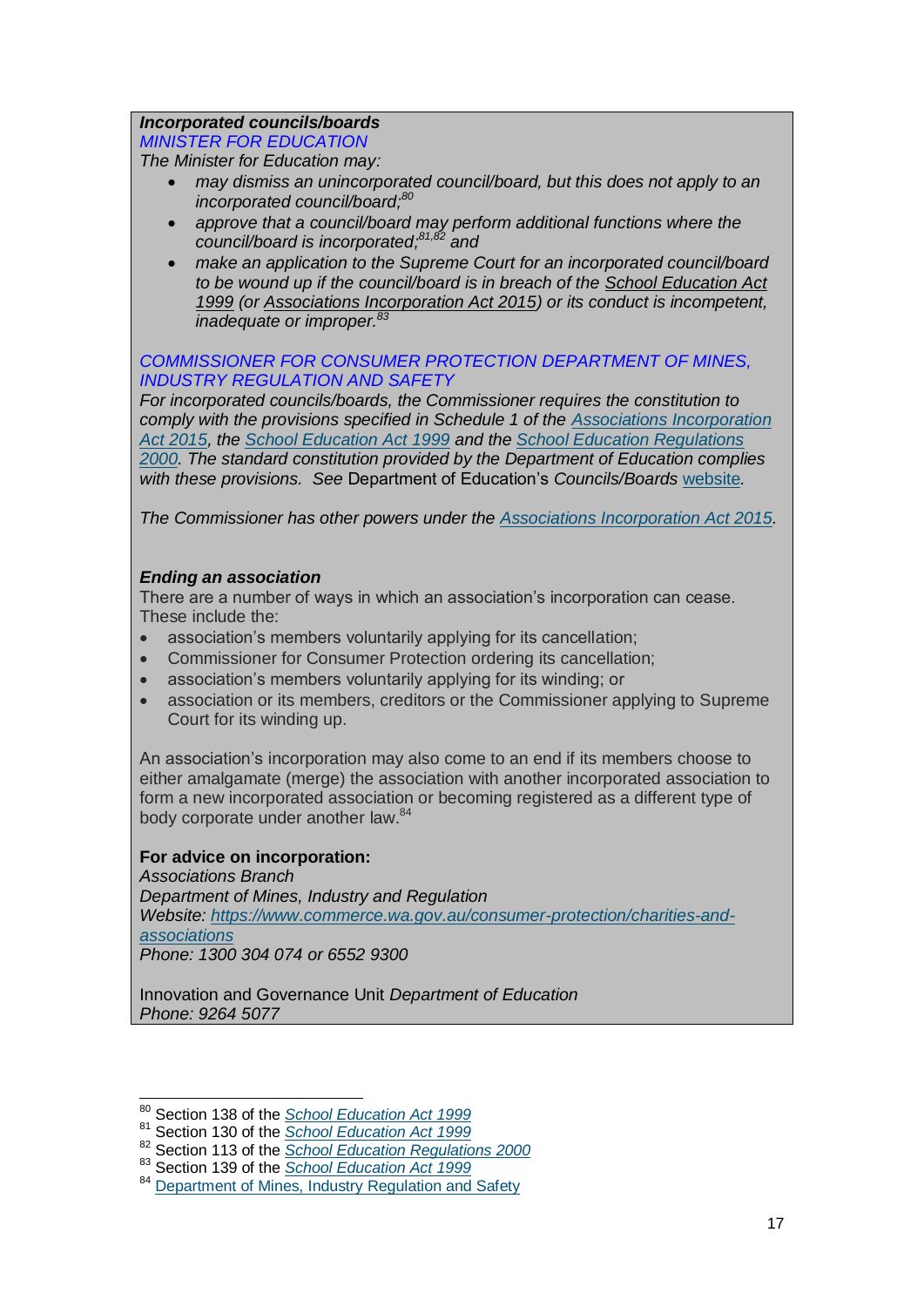# **ROLE OF THE CHAIRPERSON OF A SCHOOL COUNCIL/BOARD**

The chairperson leads the council/board.

The role of the chairperson is to:

- work in partnership with the principal;
- ensure a wide variety of people are considered for membership and that members are representative of the school community, for example gender, social, cultural, lingual, economic or geographic factors relevant to the school;
- chair and convene council/board meetings;<sup>85</sup>
- ensure minutes of meetings are taken and reviewed;
- provide leadership to the council/board;
- manage the business of the council/board;
- declare the result of decisions and motions;
- uphold council/board decisions;
- works with the principal to induct members;
- ensure the council/board stays focused on supporting the school to achieve the best outcomes for students;
- prepare and present an annual report to members and the school community at annual public meetings:<sup>86</sup>
- comply with any directions of the council/board in relation to the venue and time of meeting and giving notice of the meeting;<sup>87</sup>
- resolve disputes as required;
- facilitate mediation meetings as required; and
- represent the school in the community and formal functions.

The council/board chairperson may also participate as an ex officio member of all sub-committees established by the council/board.

#### *Incorporated councils/boards*

*In addition to the above, the chairperson of an incorporated council/board:*

- *has a second or casting vote where voting has taken place at a general meeting and the votes are divided equally; 88*
- *declares resolutions; <sup>89</sup> and*

 $\overline{a}$ 

<sup>85</sup> Regulation 115(2) of the *[School Education Regulations 2000](https://www.slp.wa.gov.au/legislation/statutes.nsf/main_mrtitle_2033_homepage.html)*

<sup>86</sup> Regulation 117(c) of the *[School Education Regulations 2000](https://www.slp.wa.gov.au/legislation/statutes.nsf/main_mrtitle_2033_homepage.html)*

<sup>87</sup> Regulation 115(2) of the *[School Education Regulations 2000](https://www.slp.wa.gov.au/legislation/statutes.nsf/main_mrtitle_2033_homepage.html)*

<sup>88</sup> Regulation 57(6) of the [Associations Incorporation Regulations 2016](https://www.slp.wa.gov.au/pco/prod/filestore.nsf/FileURL/mrdoc_29898.pdf/$FILE/Associations%20Incorporation%20Regulations%202016%20-%20%5B00-b0-00%5D.pdf?OpenElement)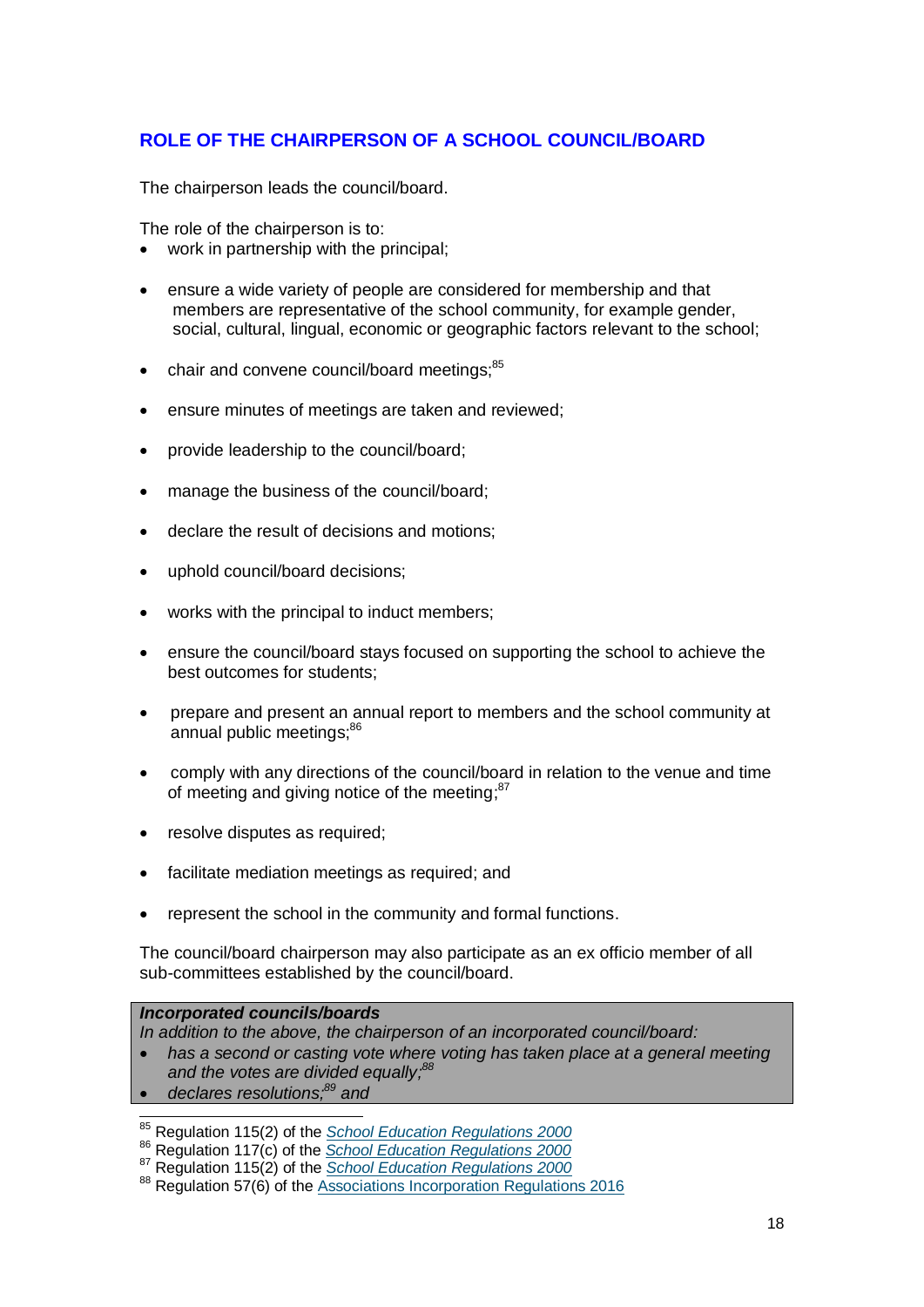*undertakes to manage the membership of the council/board to ensure compliance with the legislation and oversees the association's meeting procedures are consistent with the constitution.*

#### **Chairing meetings**

The council/board chairperson effectively leads meetings. This entails:

- preparing the agenda and relevant papers with the principal;
- ensuring that meeting processes comply with the council/board's terms of reference; 90\*
- ensuring meetings are run efficiently and achieve their purpose;
- ensuring all members have the opportunity to be heard;
- ensuring the meeting focuses on whole of school outcomes rather than personal affairs;
- ensuring the minutes from the previous meeting are confirmed as accurate and signing and dating those minutes;
- starting and finishing meetings on time;
- notifying the council/board of any apologies received;
- tabling all correspondence, in and out; and
- facilitating the resolution of any conflict.

#### **Who can be a chairperson?**

The chairperson is elected by, and from, the council/board's membership.<sup>91</sup>

It is good practice for the council/board to review on an annual basis, for example at the first meeting of the year, who will undertake the role of Chair.

**Reference**

-

Department of Education and Early Childhood Development Victoria (2009) *Making the Partnership Work* (Used with permission).

<sup>&</sup>lt;sup>89</sup> Regulation 59 of the **Associations Incorporation Regulations 2016** 

<sup>90</sup> Regulation 115(2) of the *[School Education Regulations 2000](https://www.slp.wa.gov.au/legislation/statutes.nsf/main_mrtitle_2033_homepage.html)* \* Incorporated councils/boards have a constitution.<br>91 C

<sup>&</sup>lt;sup>1</sup> Section 127(6) of the *[School Education Act 1999](https://www.slp.wa.gov.au/legislation/statutes.nsf/law_a1960.html)*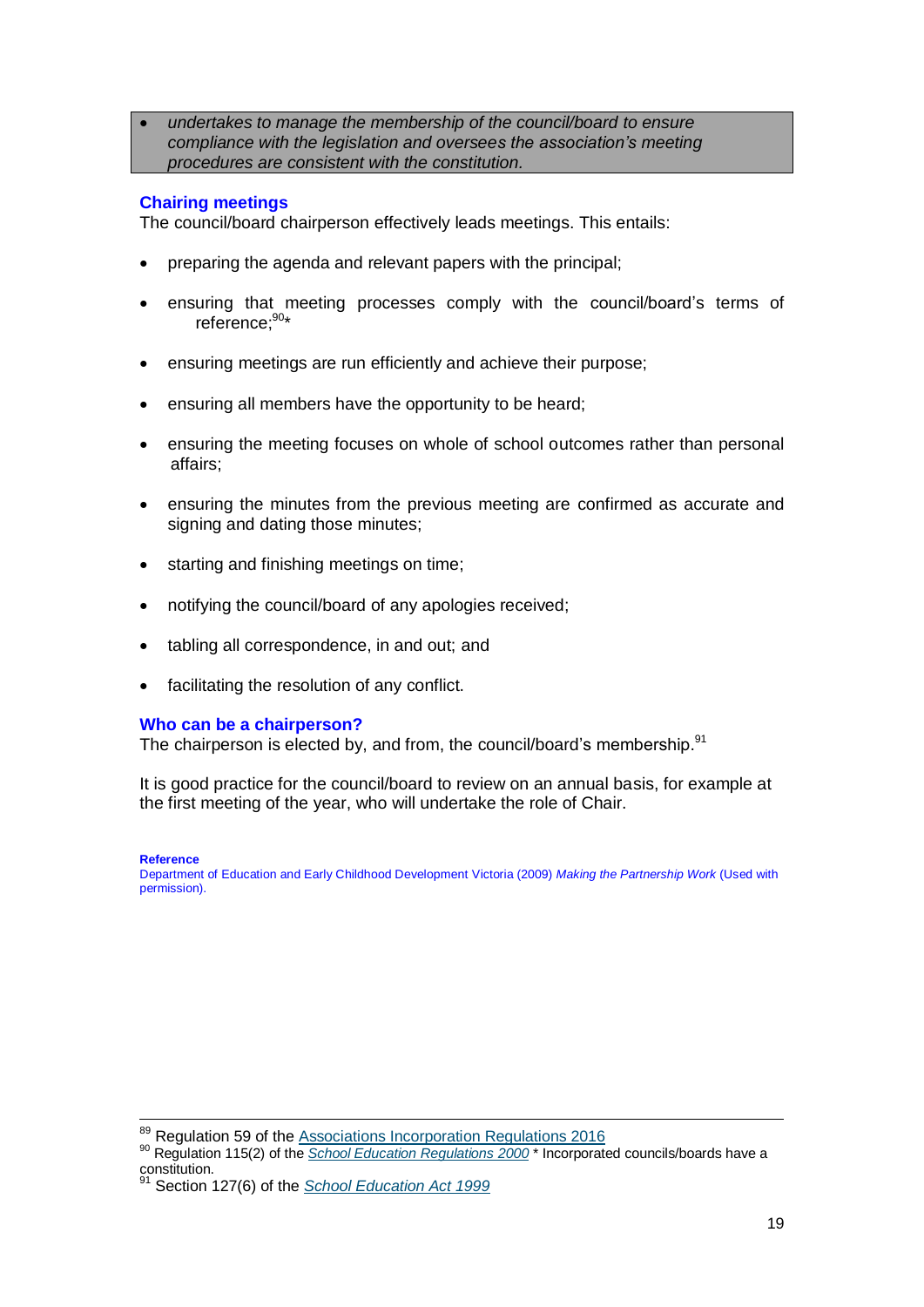# **ROLE OF THE PRINCIPAL OF A SCHOOL COUNCIL/BOARD**

The principal is automatically a member of the council/board.<sup>92</sup> The principal's role as school leader is to manage the administration of the school, the staff of the school and the educational instruction of students.

The role of the principal on the council/board is to:

- $\bullet$  form a council unless a school has been exempted from this requirement;  $93$
- provide advice and guidance to the council/board in relation to legislative requirements and school policy; establish a plan for the school in consultation with the board/council and the school's teaching staff setting out its objectives and how the objectives and priorities will be achieved;<sup>94</sup>
- in consultation with the board/council and the school's teaching staff to monitor and report on the school's performance in relation to the plan referred to above:<sup>95</sup>
- $\bullet$  submit the school's annual budget to the council/board for noting;  $96$
- submit proposed major revisions to the budget, which have an impact on the original programs and priorities, to the council/board for noting;<sup>97</sup>
- submit proposed contributions, charges and fees and personal items list to the council/board for approval;<sup>98</sup>
- invite nominations to fill vacancies in the council/board membership;<sup>99</sup>
- conduct elections (where elections are applicable to the membership category);<sup>100</sup>
- assist in identifying appropriate general community representatives to be placed on the list of nominees;
- provide the council/board with support services;<sup>101</sup> and
- represent the Department of Education.

<sup>-</sup><sup>92</sup> Section 127(2) of the **School Education Act 1999** 

<sup>93</sup> Section 125(1) of the *[School Education Act 1999](https://www.slp.wa.gov.au/legislation/statutes.nsf/law_a1960.html)* – Independent Public Schools are required to have a board

<sup>94</sup> Section 63(1)(e) of the *[School Education Act](https://www.slp.wa.gov.au/legislation/statutes.nsf/law_a1960.html)* 1999

<sup>95</sup> Section 63(1)(f) of the *[School Education Act](https://www.slp.wa.gov.au/legislation/statutes.nsf/law_a1960.html)* 1999

<sup>96</sup> Department of Education's *[Financial Management in Schools Finance and](http://det.wa.edu.au/finance/detcms/navigation/assigned-category-asset.jsp?assignedCategoryID=1142849) Accounting*  $\frac{$  [manual](http://det.wa.edu.au/finance/detcms/navigation/assigned-category-asset.jsp?assignedCategoryID=1142849)</u> (V2.1 5.4(f))

<sup>97</sup> Department of Education's *[Financial Management in Schools Finance and](http://det.wa.edu.au/finance/detcms/navigation/assigned-category-asset.jsp?assignedCategoryID=1142849) Accounting* [manual](http://det.wa.edu.au/finance/detcms/navigation/assigned-category-asset.jsp?assignedCategoryID=1142849) (V2.1 5.4(i)).

<sup>98</sup> Department of Education's *[Financial Management in Schools Finance and](http://det.wa.edu.au/finance/detcms/navigation/assigned-category-asset.jsp?assignedCategoryID=1142849) Accounting* [manual](http://det.wa.edu.au/finance/detcms/navigation/assigned-category-asset.jsp?assignedCategoryID=1142849) (V2.1 6.3) an[d Contributions, Charges and Fees Manual](http://det.wa.edu.au/finance/detcms/finance-and-administration/finance-for-schools/binary-files/a---d/contributions-charges-and-fees-manual.en?cat-id=15154420) (V1.3 3.2.1).

<sup>99</sup> Regulation 108(1) of the *[School Education Regulations 2000](https://www.slp.wa.gov.au/legislation/statutes.nsf/main_mrtitle_2033_homepage.html)*

<sup>100</sup> Regulation 108(2)(a)(c)(d) of the *[School Education Regulations 2000](https://www.slp.wa.gov.au/legislation/statutes.nsf/main_mrtitle_2033_homepage.html)*

<sup>101</sup> Section 134 of the *[School Education Act 1999](https://www.slp.wa.gov.au/legislation/statutes.nsf/law_a1960.html)*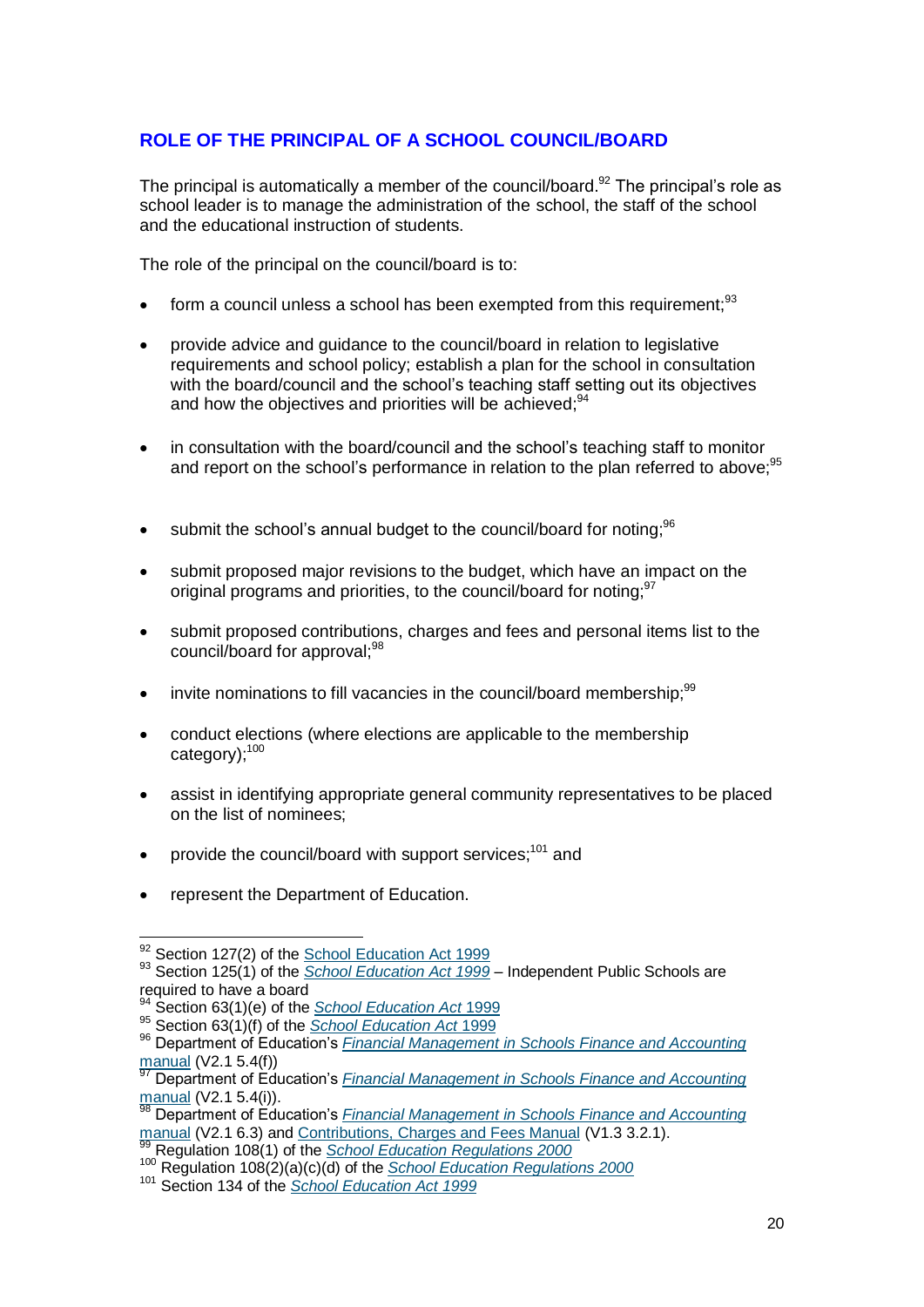# **ROLE OF THE SECRETARY OF A SCHOOL COUNCIL/BOARD**

Where there is such a position, the secretary manages the administration affairs of the council/board.

The role of the secretary is to:

- co-ordinate the correspondence of the council/board;
- ensure that full and correct minutes of the meetings and proceedings of the council/board are kept in a minute book and are signed by the chairperson after every meeting;
- serve formal notice to council/board members and the community, at the direction of the chairperson, in advance of:
	- o ordinary, special and annual public meetings; and
	- o motions;
- keep and maintain in an up to date condition a register of the members of the council/board and their postal and residential addresses;\*
- keep a list of nominees of members of the general community that may be appointed to the council/board in the category of general community membership;<sup>102</sup>
- keep and maintain the terms of reference (if applicable),<sup>^</sup> and have copies of the terms of reference available to all members;
- ensure every member has access to inspect the records and documents of the council/board;
- have custody of all books, documents, records and registers of the council/board;\*\* and
- have custody of all other records held by the council/board.

It is good practice for council/board meeting minutes to be made available to the school community.

^ Incorporated councils/boards have a constitution.

#### *Incorporated councils/boards*

 $\overline{a}$ 

*In addition to the above, incorporated councils/boards have other requirements, through the [Associations Incorporation Act 2015](https://www.slp.wa.gov.au/legislation/statutes.nsf/law_a147082.html) and [Associations Incorporation](https://www.slp.wa.gov.au/legislation/statutes.nsf/law_s48051.html)  [Regulations 2016,](https://www.slp.wa.gov.au/legislation/statutes.nsf/law_s48051.html) which must be met. These requirements include, but are not limited to, the requirement to maintain a register of the incorporated association's members and record any changes to the membership<sup>103</sup>; the requirement to attempt*

<sup>102</sup> Regulation 108(2)(b) of the *[School Education Regulations 2000](https://www.slp.wa.gov.au/legislation/statutes.nsf/main_mrtitle_2033_homepage.html)*

<sup>103</sup> Section 53 of the *[Associations Incorporation Act 2015](https://www.slp.wa.gov.au/pco/prod/filestore.nsf/FileURL/mrdoc_28811.pdf/$FILE/Associations%20Incorporation%20Act%202015%20-%20%5B00-b0-01%5D.pdf?OpenElement)*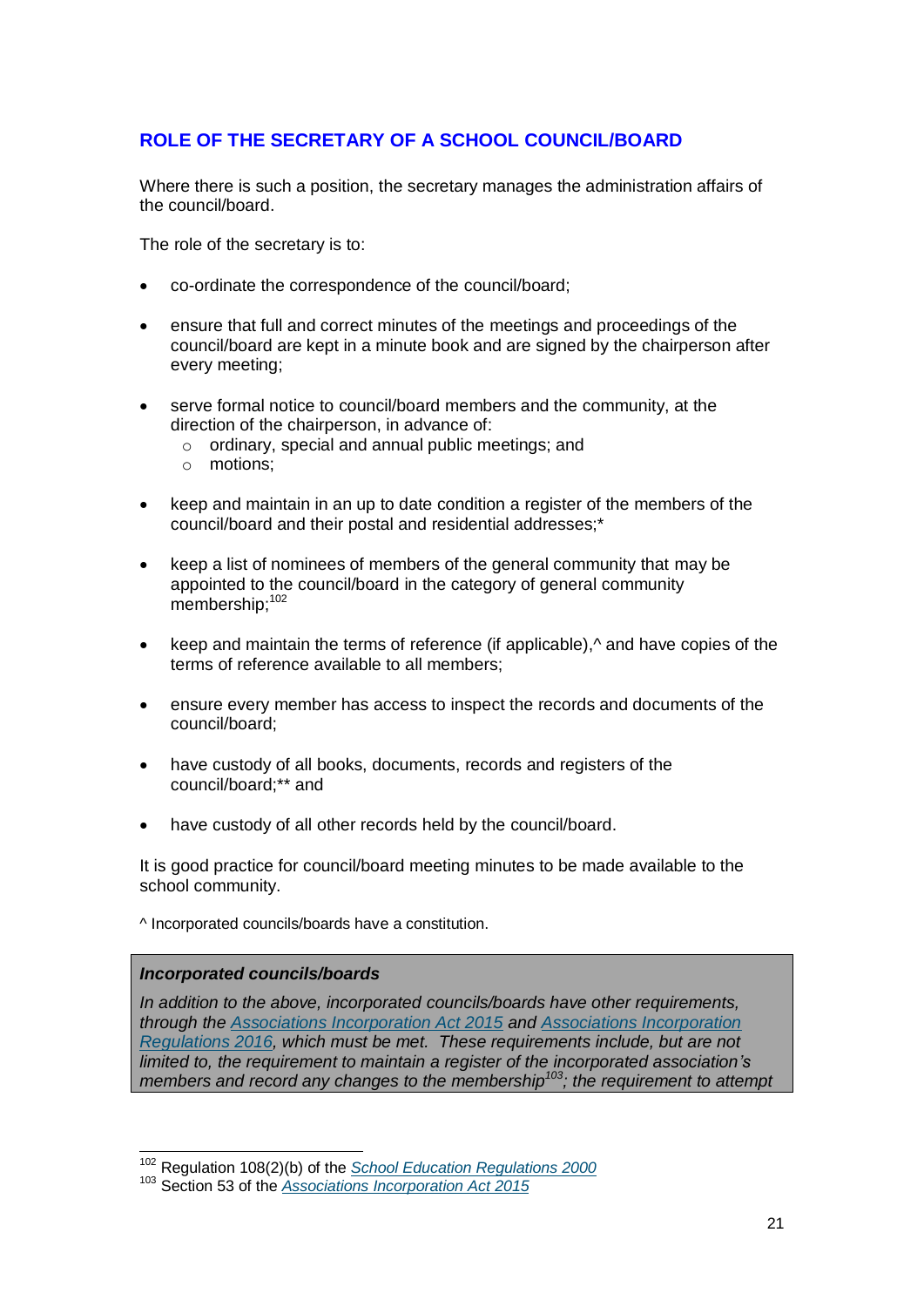*to resolve disputes within a specified timeframe; <sup>104</sup> and the duties of members and office holders such as the secretary and treasurer. 105*

*The model constitution for incorporated councils/boards provided by the Department of Education meets the requirements of the legislation. The model constitution can be found on the* Department of Education's *Councils and Boards* [website.](http://det.wa.edu.au/schoolcouncils/detcms/portal/)

*Note:*

*\*Secretaries may also wish to keep a register of members of the council/board with up to date names, residential addresses, phone numbers and email addresses. Please note that it is advisable to obtain consent first, as councils/boards may be in breach of the [Privacy Act 1988](https://www.legislation.gov.au/Details/C2014C00076) (Commonwealth) by keeping phone numbers on the register.* 

*\*\*It may be useful to have two custodians of the records and documents of the council/board, in the event that the first custodian is unavailable.*

-<sup>104</sup> Regulation 19 of the *[Associations Incorporation Regulations 2016](https://www.slp.wa.gov.au/legislation/statutes.nsf/law_s48051.html)* <sup>105</sup> Division 2 Composition of committee and duties of members of *the [Associations](https://www.slp.wa.gov.au/legislation/statutes.nsf/law_s48051.html)  [Incorporation Regulations 2016](https://www.slp.wa.gov.au/legislation/statutes.nsf/law_s48051.html)*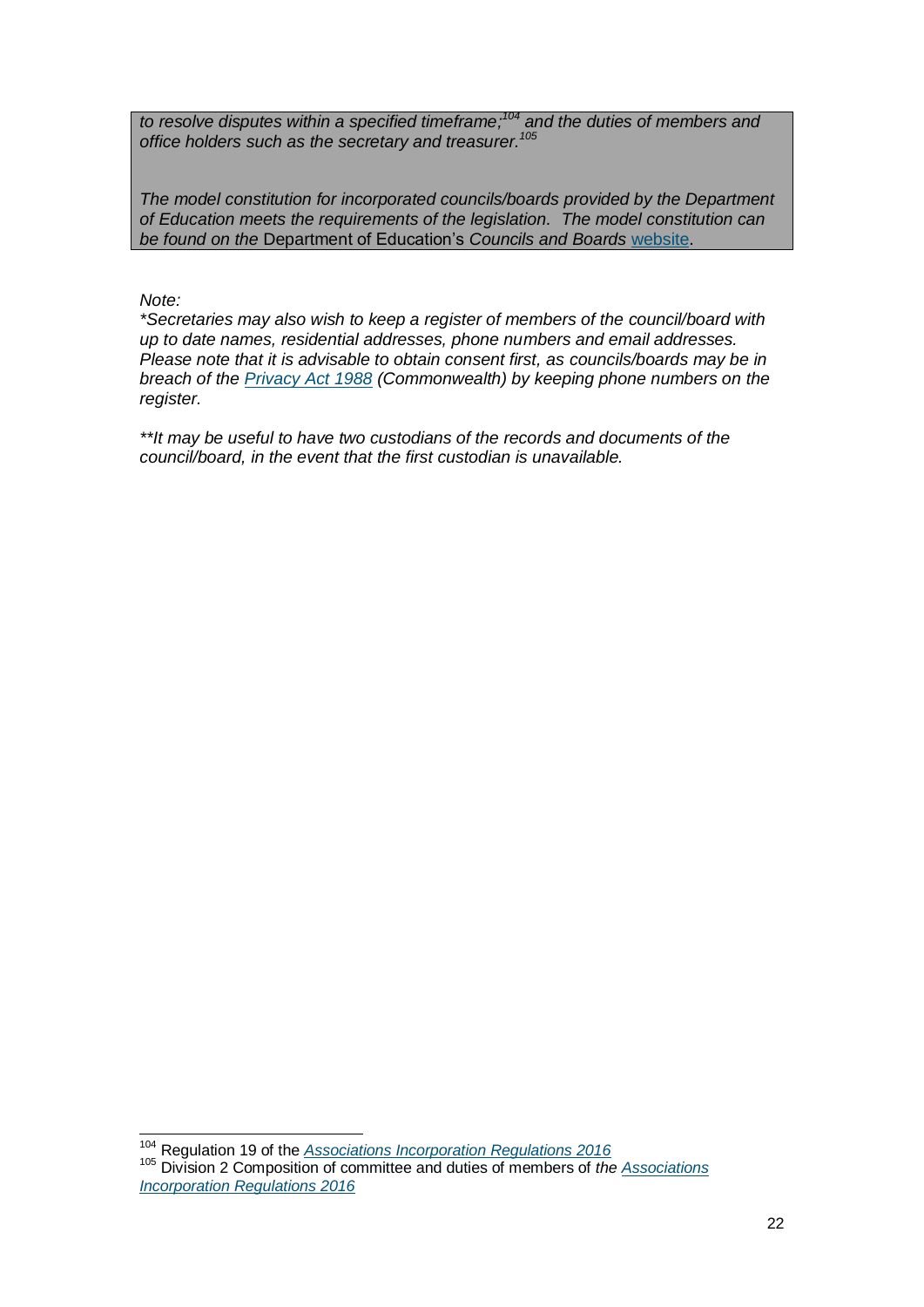# **JOINT SCHOOL COUNCILS/BOARDS**

Schools may apply to have one council/board that operates jointly for two or more schools.

#### *Step 1*

Submit application to form a joint council/board to the Deputy Director General, Schools. The form is available in Appendix E of the *[Councils and Boards](http://www.det.wa.edu.au/policies/detcms/policy-planning-and-accountability/policies-framework/policies/school-councils-policy.en?cat-id=3458015) in Public Schools policy [and procedures.](http://www.det.wa.edu.au/policies/detcms/policy-planning-and-accountability/policies-framework/policies/school-councils-policy.en?cat-id=3458015)*

A statement will need to be attached that outlines:

- how a joint council/board will benefit the students and the schools concerned;
- the consultation that has occurred between the school communities; and
- the composition, number of members and their terms of office.

The principal and a council/board member from each school will need to sign the application form.

One of the principals must be nominated on the application form for purposes relating to the filling of council/board vacancies and the conduct of elections.

#### *Step 2*

If the application request is approved by the Deputy Director General, Schools it will be forwarded to the Minister for Education. The *School [Education Act 1999](https://www.slp.wa.gov.au/legislation/statutes.nsf/law_a1960.html)* states that the Minister for Education must give approval for joining councils/boards and once approved, publish notice of the joint arrangement in the *Government Gazette*. 106

#### *Step 3*

 $\overline{1}$ 

Once schools have been notified of approval, follow the process outlined in the Establishing a School Council/Board.

In the event that a joint council/board arrangement no longer meets the needs of the schools, approval will need to be sought to establish one council/board for each school. For advice on joint councils, contact Innovation and Governance Unit Department of Education phone: 9264 5077 *.* 

<sup>106</sup> Section 126(1)(b) of the *[School Education Act 1999](https://www.slp.wa.gov.au/legislation/statutes.nsf/law_a1960.html)*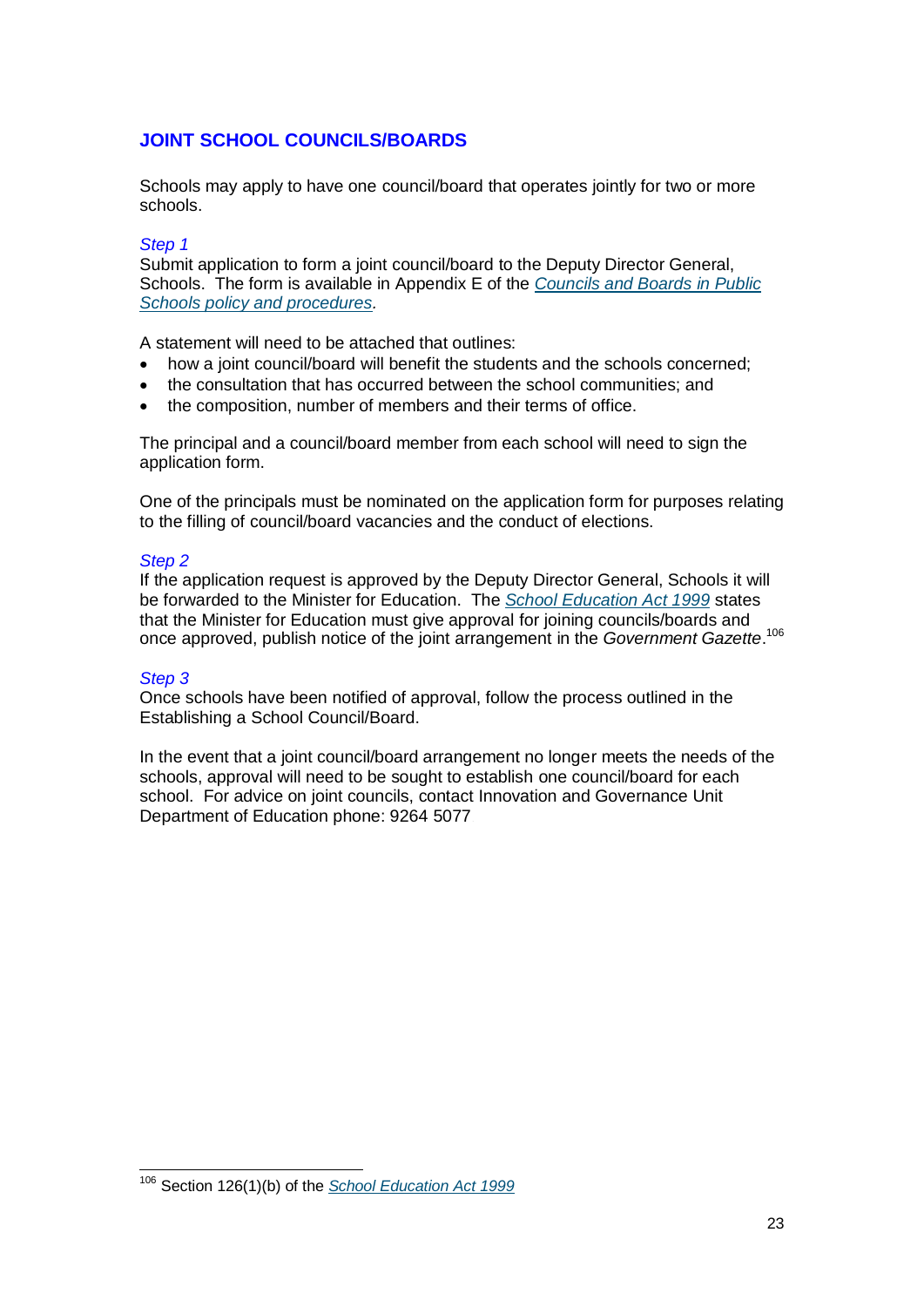## **NEW MEMBER INDUCTION**

Induction ensures new council/board members are suitably prepared to fulfil the role by providing information, familiarisation and socialisation.

A typical induction covers the following:

#### **Information about the school**

- alossary of common terms and acronyms:
- the school plan and the Department of Education's strategic plan;
- organisational structure;
- the role of key stakeholders;
- relevant school policies;
- reporting requirements; and
- compliance obligations.

In addition to the above, members of Independent Public Schools boards would also provide copies of the school's:

- Delivery and Performance Agreement;
- business plan; and
- independent review (if applicable).

#### **Information about the council/board**

- role of the council/board (including the terms of reference, code of conduct and meeting protocols);
- legal obligations of a council/board member;
- role of the principal;
- council/board structure (including committees);
- council/board procedures;
- minutes from recent council/board meetings:
- procedures for managing conflicts of interests;
- code of conduct:
- council/board annual calendar of activities; and
- register of members (contact information for other council/board members).

It may be beneficial to:

- provide information in a written pack; or through a secure on-line facility;
- invite experienced council/board members, including those from neighbouring schools to act as mentors;
- meet with the chairperson;
- conduct briefing sessions with individual council/board members;
- provide access to the on-line information produced by the Department of Education; and
- arrange formal meetings with staff and other council/board members.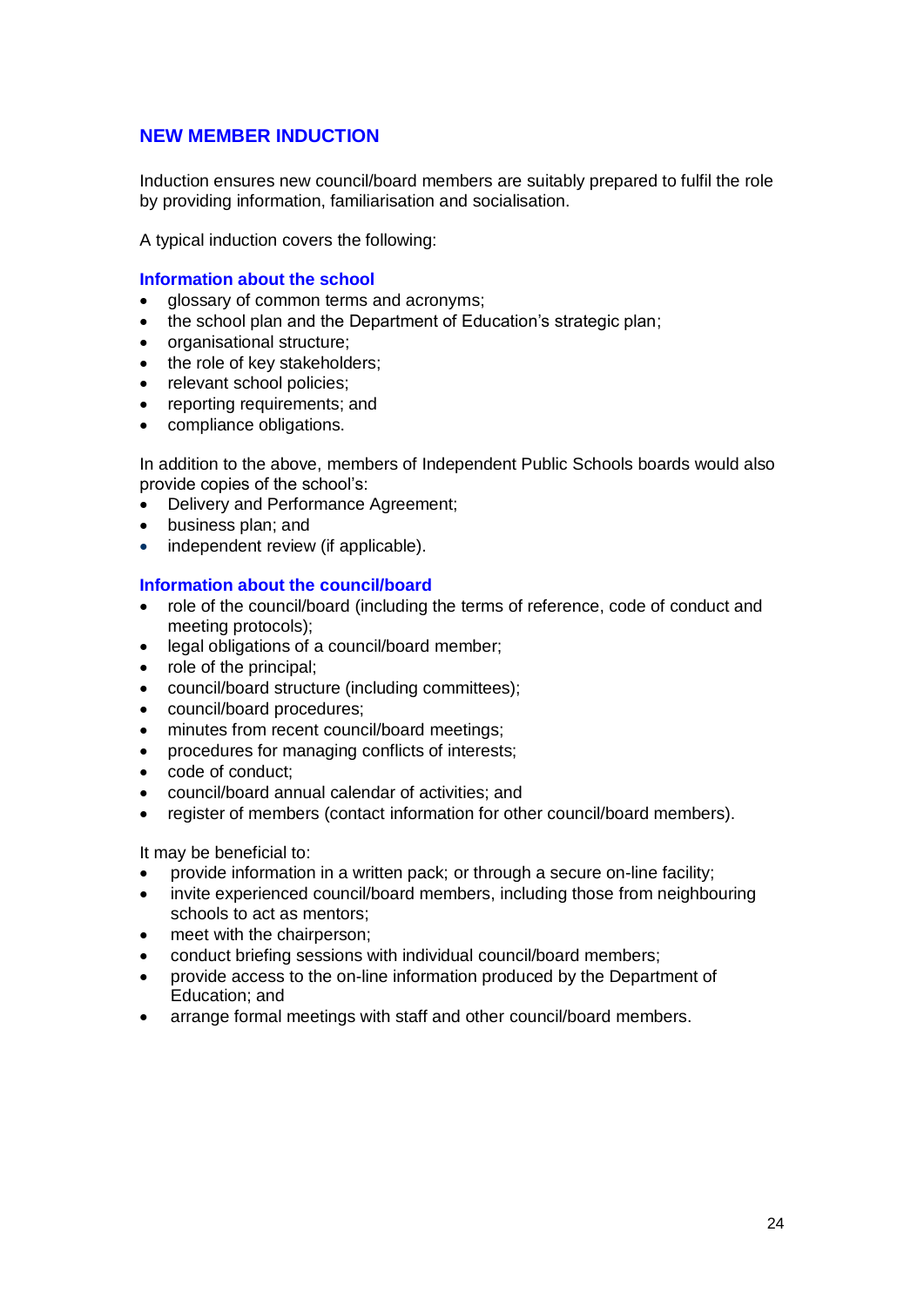# **CODE OF CONDUCT FOR SCHOOL COUNCIL/BOARD MEMBERS**

*The following suggestions are a guide only for schools developing a council/board Code of Conduct or council/board Protocols.* 

- The primary consideration is that the school's values are in the best interests of students.
- A council/board abides by all the relevant legislation and industrial agreements.
- A council/board is accountable to both its local school community and the Director General or delegate.<sup>107</sup>
- A council/board encourages members to behave in a civil and respectful manner, avoiding discrimination, harassment and bullying.
- The underlying principles of a council/board's code of conduct include the promotion of:
	- o **respectful** partnerships;
	- o clear and **honest** two-way communication;
	- o **transparent** processes;

 $\overline{1}$ 

- o **democratic**, informed decision making; and
- o personal and professional **integrity**.
- Conflict between council/board members is dealt with respectfully and fairly and in a manner that reflects the principles of natural justice.
- Council/board members declare any conflicts of interest when they arise. Council/board members who have declared a conflict of interest are not entitled to vote on that issue.<sup>108</sup>
- Council/board members are expected to represent the school community. Members do not represent one viewpoint or the view of an individual or for example, political or religious affiliations. Council/board members therefore regularly seek the views and opinions of the whole school community, especially when policies are being developed.
- Council/board members respect the need for confidentiality and privacy with regard to sensitive matters that might arise at council/board meetings, especially where there are matters of a personal nature relating to staff, students or parents.
- The council/board is not an appropriate forum for the discussion of individual school staff, students, parents or other members of the school community.
- A council/board member who is approached by a parent with a concern relating to an individual is in a privileged position and is expected to treat such discussion with discretion, protecting the confidentiality and privacy of the people involved. If the issue relates to an operational matter of the school, the parent should be encouraged to speak with the principal or classroom teacher. If the issue relates to a school policy or procedure, it is put on the agenda and approached in a generic sense to protect the privacy of individuals involved.

<sup>&</sup>lt;sup>107</sup> Where the school is not an independent public school, the Director General's delegate is the Regional Executive Director

<sup>108</sup> Where the council/board is incorporated, Sections 42 and 43 of the *[Associations Incorporation Act 2015](https://www.slp.wa.gov.au/legislation/statutes.nsf/law_a147082.html)* applies.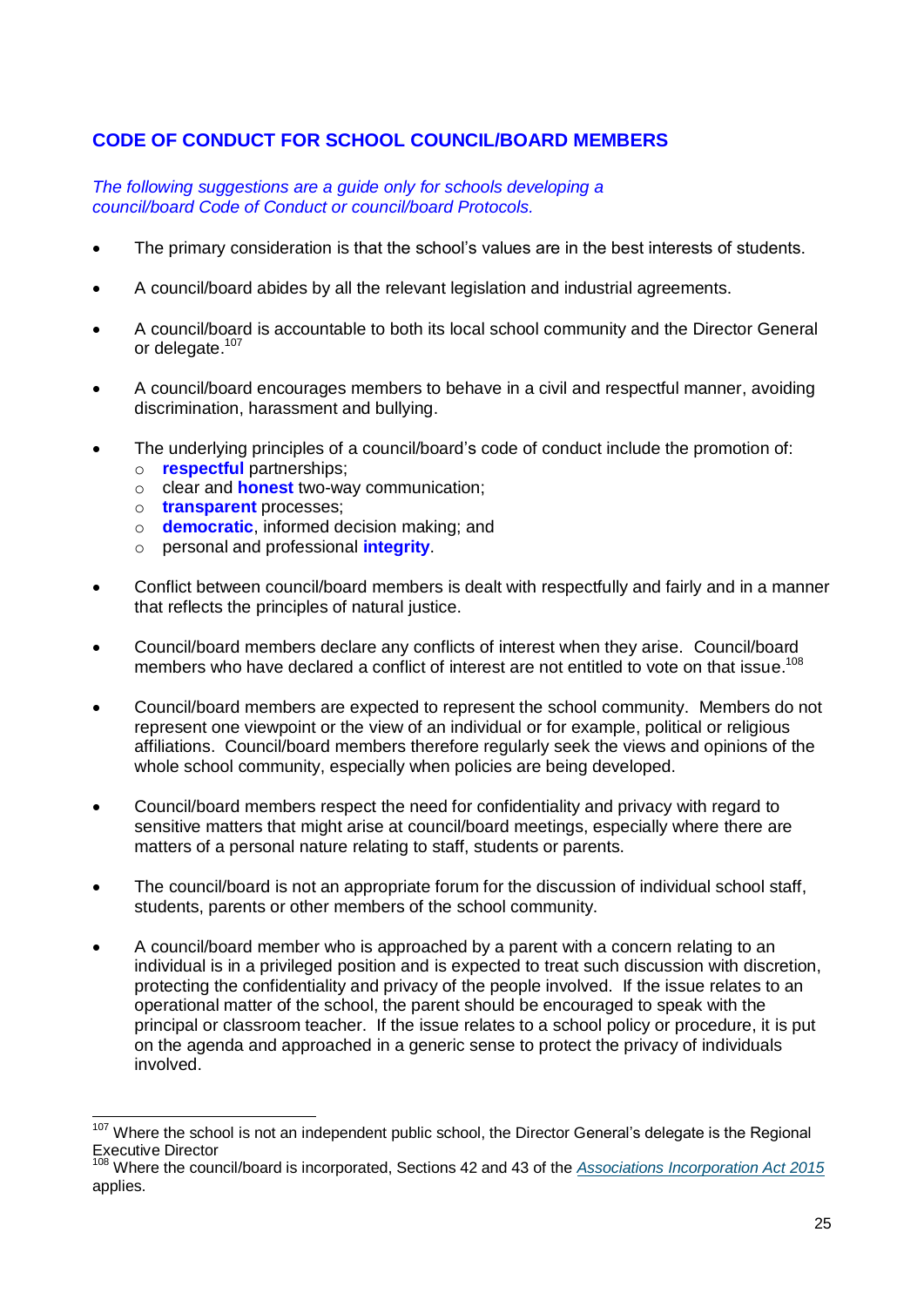- The council/board "speaks as one voice" in the public arena once a decision has been made.
- Council/board members actively participate in sub-committees and meetings as the need arises.
- If members are unable to attend a meeting, they are requested to submit an apology before the meeting.

*There is no requirement for council/board members who are also current members of Parliament or local government or are planning to nominate as candidates for an election to resign from the council/board. However, it may be appropriate for these council/board members not to attend council/board meetings in the period leading up to the election if the council/board or the member considers there is a real or perceived conflict of interest.*

#### **Reference**

Department of Education and Early Childhood Development Victoria (2009) *Making the Partnership Work* (used with permission).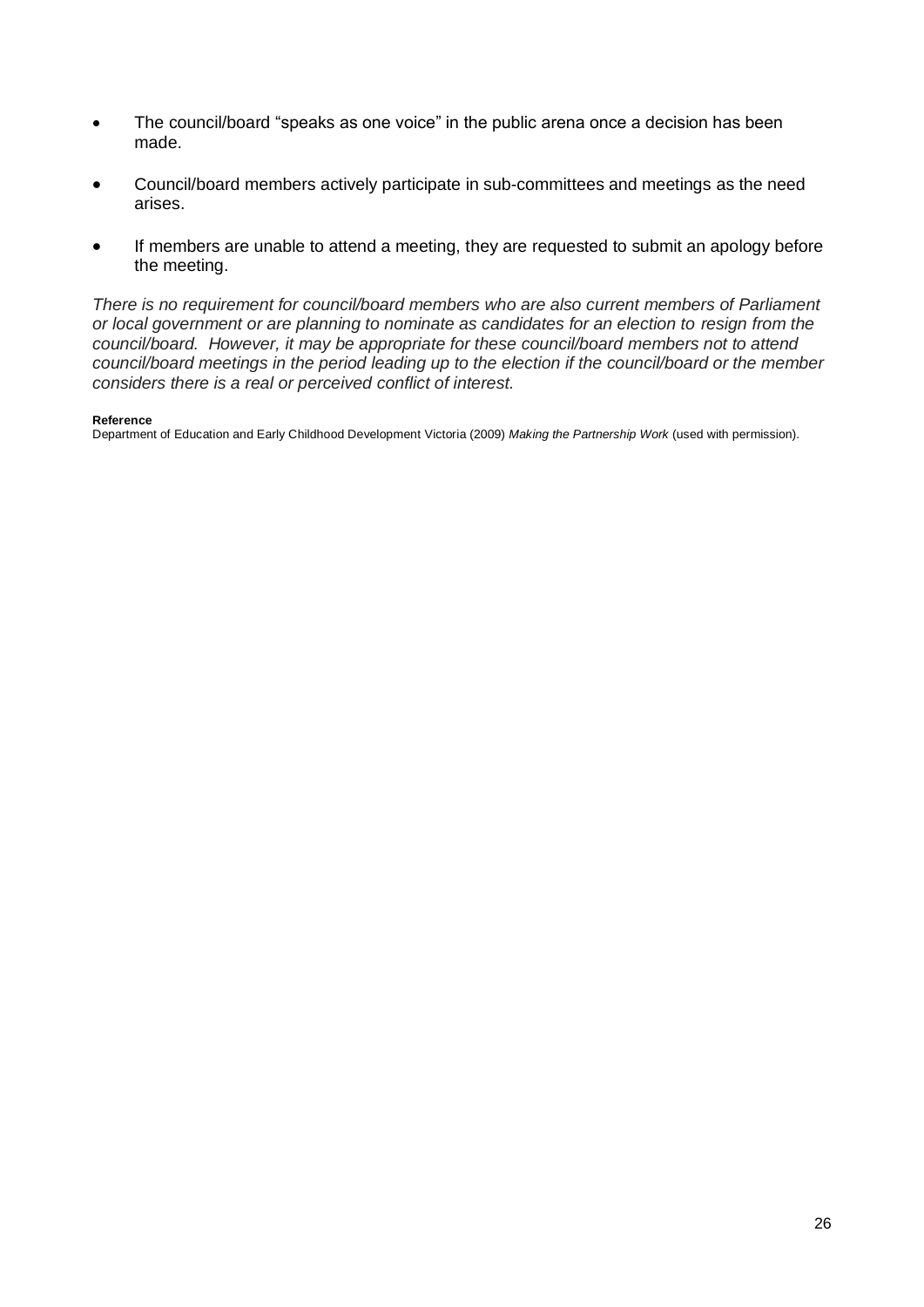# **NOMINATIONS AND ELECTIONS**

#### **Nominations**

When a vacancy arises in the council/board the principal is to call for nominations from the whole school population for the relevant category of membership. For example, if there is a vacancy for a parent member, all parents are to be given the opportunity to nominate.

A person may nominate themselves.

Nominations use the school's prescribed nomination form and should include a short candidate profile.

#### **Parents and Citizens' Associations**

A school's Parents and Citizens' Association (P&C) is a valuable but separate entity to the council/board. Members of the council/board and the Parents and Citizens' Association often work together on different projects. A P&C can nominate one of their members for either a) a parent or b) a community member position depending on the individual circumstances of the nominee. If the P&C nominates a parent member, that nomination is treated the same as any other parent nomination and is required to face an election (with all parents voting and all parent candidates considered, not just P&C members) if there are more nominations than positions.*<sup>109</sup>* If the P&C nominates a community member, that nomination is treated the same as any other community nomination and is considered by the council/board with the other community member nominees. Community members are appointed. not elected.<sup>110</sup>

#### **Eligibility of Voters and Nominees**

In certain membership categories if the number of nominations exceeds the number of positions then an election is to be held.

The membership categories that require an election if there are more than one nomination are:

- parents/adult students:
- staff of the school; and
- $\bullet$  students 15 years and over.<sup>111</sup>

#### *Incorporated councils/boards*

Members of an incorporated council/board must be 18 years or older.

See also Membership of School Council/Boards.

People who are eligible to nominate for a category are also eligible to vote for that category. That is, only parents vote for the parent members, only students vote for the student members and only staff vote for the staff members.<sup>112</sup> Each parent whose name and address has been provided to the school at the time of the application for enrolment is eligible to vote and is to be provided with the opportunity to vote.<sup>113</sup>

#### **Casual Vacancies**

 $\overline{a}$ 

<sup>109</sup> Regulation 107(3) of the *[School Education Regulations 2000](https://www.slp.wa.gov.au/legislation/statutes.nsf/main_mrtitle_2033_homepage.html)*

<sup>110</sup> Regulation 107(3) of the *[School Education Regulations 2000](https://www.slp.wa.gov.au/legislation/statutes.nsf/main_mrtitle_2033_homepage.html)*

<sup>111</sup> Regulation 108 of the *[School Education Regulations 2000](https://www.slp.wa.gov.au/legislation/statutes.nsf/main_mrtitle_2033_homepage.html)*

<sup>112</sup> Regulation 109 of the *[School Education Regulations 2000](https://www.slp.wa.gov.au/legislation/statutes.nsf/main_mrtitle_2033_homepage.html)*

<sup>113</sup> Regulation 109 of the *[School Education Regulations 2000](https://www.slp.wa.gov.au/legislation/statutes.nsf/main_mrtitle_2033_homepage.html)*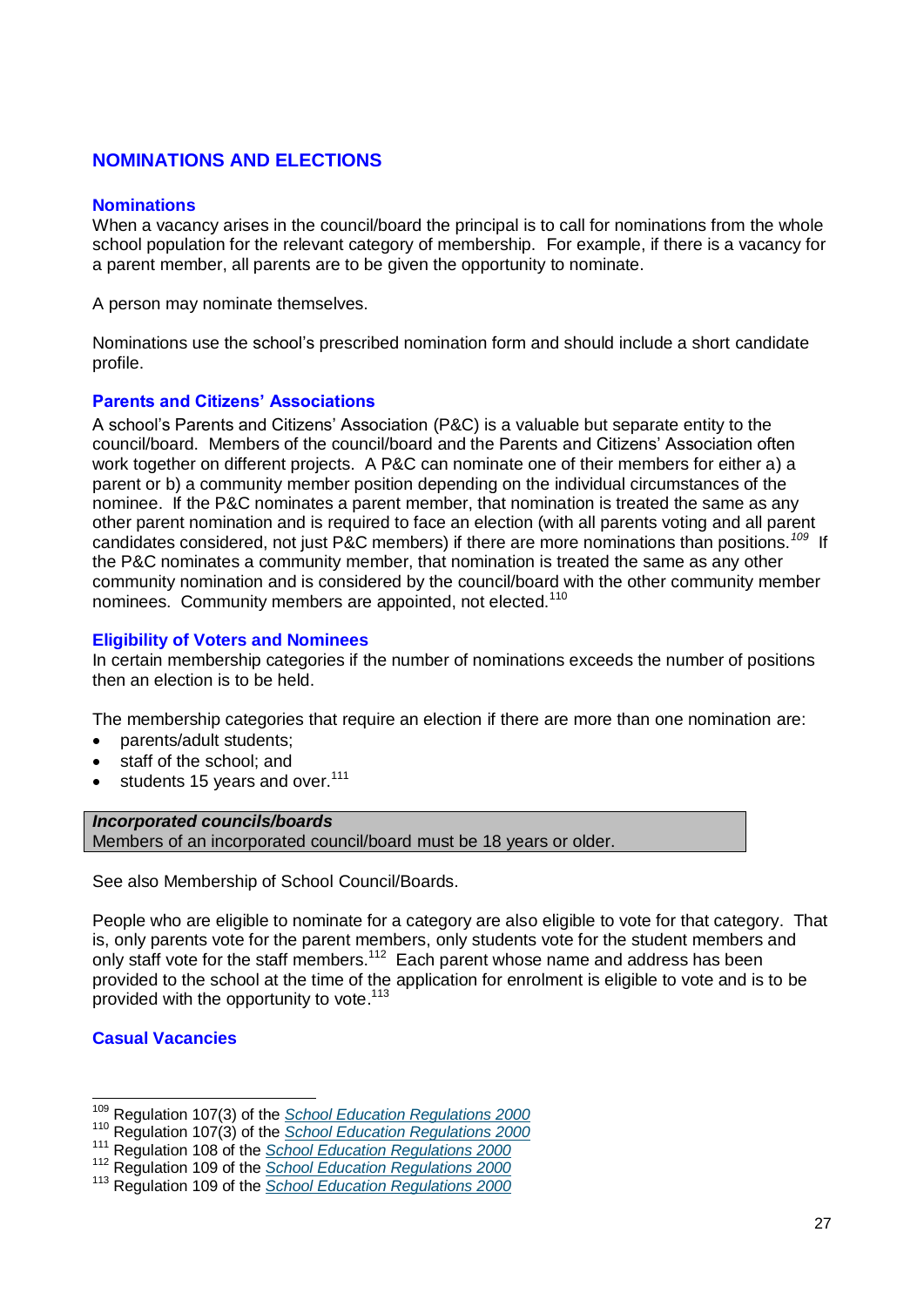The same process is to be undertaken for a casual vacancy as for any other vacancy however the person nominated/elected will only hold office for the remainder of the term of office which applied to the original office holder.<sup>114</sup>

#### **PROCESS**

The Principal usually appoints a returning officer.

Electronic voting is a useful tool, however consideration needs to be given to the issue of the privacy where information, for example names and contact details are supplied to a third party.

The following process is a guideline only for a formal nomination and election process that would minimise the potential for disputes.

#### **Commencement Date and Close Date of Ballot**

The principal determines the date of commencement of issuing ballot papers and the time and the close of the ballot with regard to:

- time required to circulate to the school community and return ballot papers; and
- time required to finalise the election.

#### **Election Package**

The Election Package distributed to eligible voters contains:

- a ballot paper;
- an envelope marked 'Ballot Paper';
- any voting instructions; and
- candidate profiles if available.

#### **The Ballot Paper**

The order of names of nominees for election that appear on the ballot paper is drawn by lot by the principal as soon as practicable following the close of nominations.

When the First Past the Post counting method is used, ballot papers are marked as follows:

- If only one office is to be filled at the election, an elector is to mark the ballot paper by placing a cross or tick in the box opposite the name of the nominee whom the elector wishes to elect.
- If two or more offices are to be filled at the election, an elector is to mark the ballot paper by placing a cross or tick in the box opposite the name of each candidate whom the elector wishes to elect, but is not to place ticks in more boxes than the number of offices to be filled.

#### **Ballot Boxes**

The principal provides such ballot boxes as are necessary for the election at convenient places for use by voters (staff, students and/or parents as is relevant). Before a ballot box is used the principal ensures that it is empty and secure in such a way as to prevent anything being removed from the box.

#### **The Count**

Votes are to be counted by the First Past the Post method as soon as practicable after the time of the close of the ballot and in the presence of at least one scrutineer. The scrutineer is appointed by the principal. If the principal is aware that the vote may be contentious, nominees may be permitted to also appoint scrutineers.

In the event of a tie, the names are to be placed in a hat and drawn out.

#### **Declaration of the Result**

 $\overline{a}$ <sup>114</sup> Regulation 110 of the *[School Education Regulations 2000](https://www.slp.wa.gov.au/legislation/statutes.nsf/main_mrtitle_2033_homepage.html)*